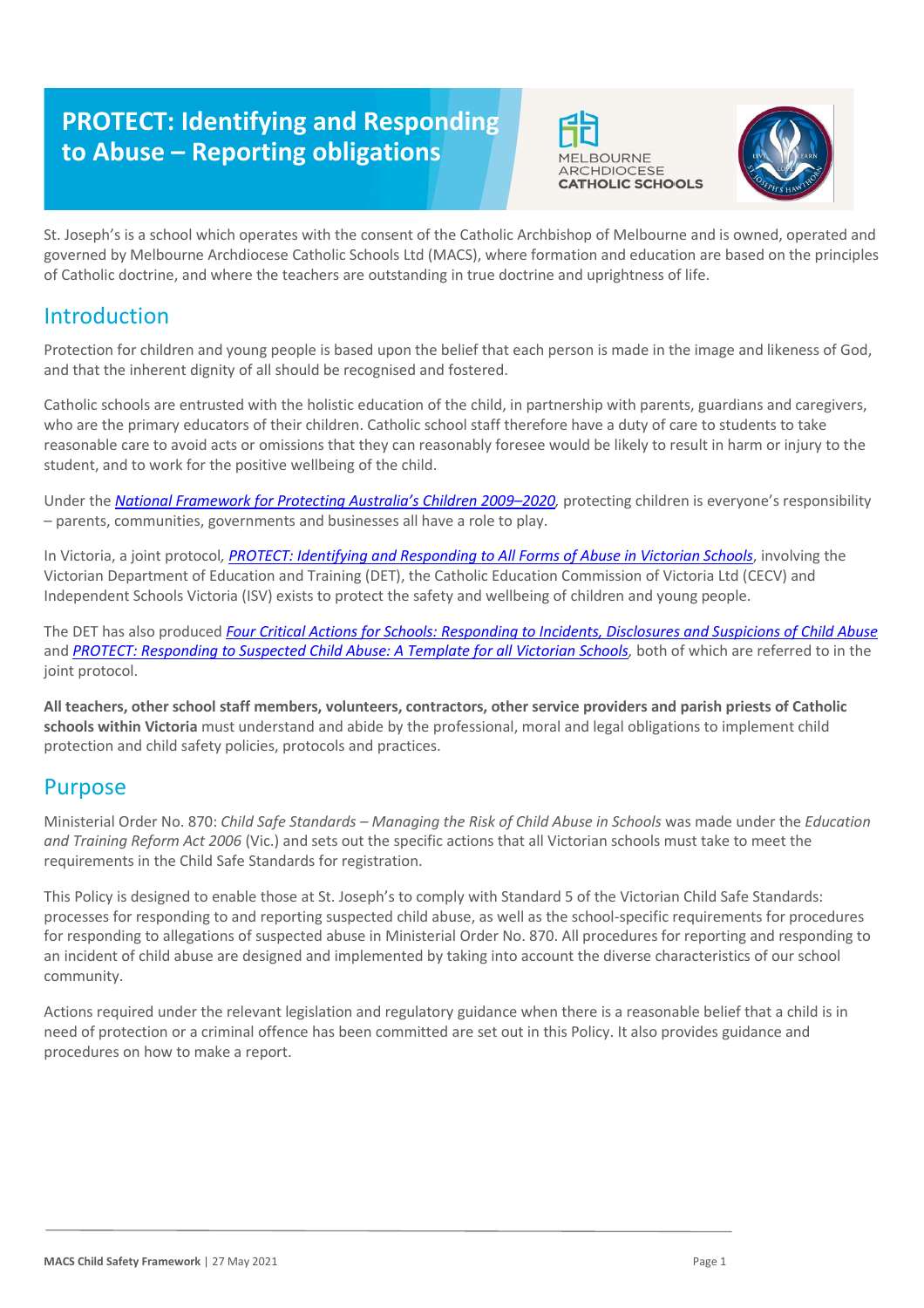This Policy assists staff at St. Joseph's (which includes volunteers, contractors, other service providers and religious leaders including clergy) to:

identify the indicators of a child or young person who may be in need of protection

understand how a suspicion or reasonable belief is formed

where possible, refer to the principles of the Victorian Charter of Human Rights and Responsibilities as best practice in respecting and protecting the basic rights, freedoms and responsibilities of members of the school community

make a report about a child or young person who may be in need of protection

comply with obligations under the Victorian Reportable Conduct Scheme

comply with mandatory reporting obligations under child protection law

comply with legal obligations relating to criminal child abuse and grooming under criminal law.

# Legislative and regulatory requirements

St. Joseph's **and our governing body** must comply with the legal obligations that relate to managing the risk of child abuse under the *Children, Youth and Families Act 2005* (Vic.), the *Crimes Act 1958* (Vic.), the *Child Wellbeing and Safety Act 2005* (Vic.), the *Education and Training Reform Act 2006* (Vic.), the *Education and Training Reform Regulations 2017* (Vic.) and the *Family Violence Protection Act 2008* (Vic.).

The *Child Wellbeing and Safety Act 2005* (Vic.) introduced the seven Victorian Child Safe Standards, which aim to create a culture where protecting children from abuse is part of everyday thinking and practice. The Child Safe Standards were introduced in response to recommendations made by the *[Betrayal of Trust](http://www.parliament.vic.gov.au/file_uploads/Inquiry_into_Handling_of_Abuse_Volume_2_FINAL_web_y78t3Wpb.pdf)* report.

Child protection reporting obligations fall under six separate pieces of legislation with differing reporting requirements:

● the *Children, Youth and Families Act 2005* (Vic.) the *Education and Training Reform Act 2006* (Vic.) the *Education and Training Reform Regulations 2017* (Vic.) the *Crimes Act 1958* (Vic.) the *Family Violence Protection Act 2008* (Vic.) the *Wrongs Act 1958* (Vic.).

These legislative obligations exist in addition to moral and duty of care obligations, which require school community members to protect any child under their care and supervision from foreseeable harm.

# Definitions and obligations

## **Types of child abuse and indicators of harm**

Child abuse can take many forms. The perpetrator may be a parent, carer, school staff member, volunteer, another adult or even another child. The nature of child abuse is complex. The abuse may occur over time and potential risk indicators are often difficult to detect. Therefore, the legal obligations for reporting allegations of child abuse can vary depending on the circumstances of the incident.

Child abuse is defined in the *Child Wellbeing and Safety Act 2005* (Vic.) to include:

sexual offences grooming offences under section 49M(1) of the *Crimes Act 1958* (Vic.) physical violence serious emotional or psychological harm serious neglect.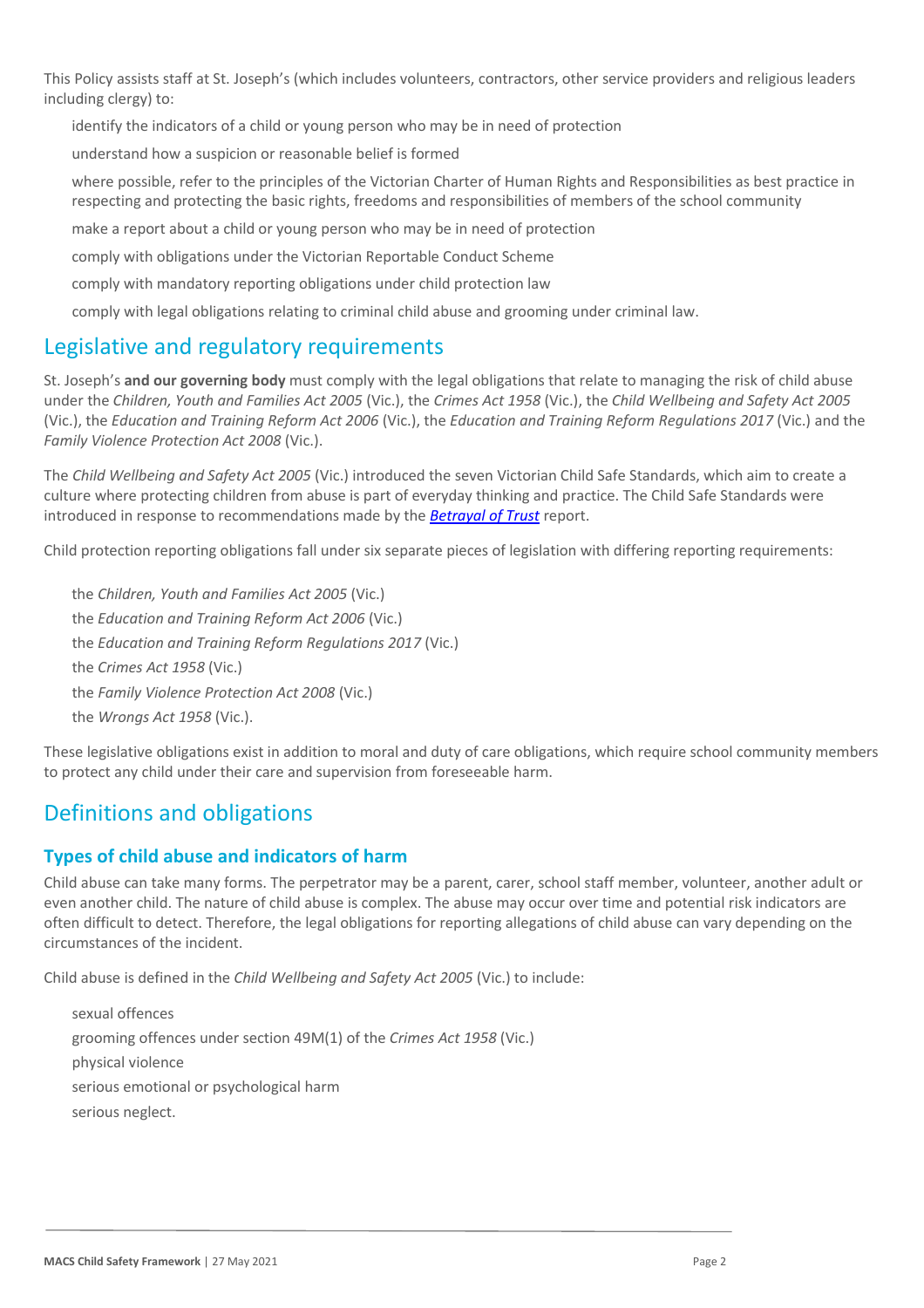| <b>Sexual offences</b>                     | A sexual offence occurs when a person involves a child in sexual activity, or deliberately puts the<br>child in the presence of sexual behaviours that are exploitative or inappropriate to the child's age<br>and development. Sexual offences are governed by the Crimes Act 1958 (Vic.). Sexual abuse can<br>involve a wide range of sexual activity and may include fondling, masturbation, oral sex,<br>penetration, voyeurism and exhibitionism. It can also include exploitation through pornography<br>or prostitution.                                                                                                          |
|--------------------------------------------|------------------------------------------------------------------------------------------------------------------------------------------------------------------------------------------------------------------------------------------------------------------------------------------------------------------------------------------------------------------------------------------------------------------------------------------------------------------------------------------------------------------------------------------------------------------------------------------------------------------------------------------|
| <b>Grooming</b>                            | Grooming refers to predatory conduct undertaken by an adult (18 years or over) to prepare a<br>child for sexual activity at a later time. It is a sexual offence under section 49M of the Crimes Act<br>1958 (Vic.) carrying a maximum 10-year term of imprisonment. Under section 49M, the adult's<br>words or conduct must be intended to facilitate the child engaging or being involved in the<br>commission of, or attempt to commit, a sexual offence by the adult or another adult.                                                                                                                                               |
| <b>Physical violence</b>                   | Physical violence occurs when a child suffers or is likely to suffer significant harm from a non-<br>accidental injury or injuries inflicted by another person. Physical violence can be inflicted in many<br>ways including beating, shaking, burning or using weapons (such as belts and paddles). Physical<br>harm may also be caused during student fights.                                                                                                                                                                                                                                                                          |
| Serious emotional or<br>psychological harm | Serious emotional or psychological abuse may occur when a child is repeatedly rejected, isolated<br>or frightened by threats or the witnessing of family violence. It also includes hostility, derogatory<br>name-calling and put-downs, or persistent coldness from a person, to the extent where the<br>behaviour of the child is disturbed or their emotional development is at serious risk of being<br>impaired. Serious emotional or psychological harm could also result from conduct that exploits a<br>child without necessarily being criminal, such as encouraging a child to engage in inappropriate<br>or risky behaviours. |
| <b>Serious neglect</b>                     | Neglect includes a failure to provide a child with an adequate standard of nutrition, medical care,<br>clothing, shelter or supervision. Significant neglect causes harm to a child that is more than trivial<br>or temporary. Serious neglect is when the child is exposed to an extremely dangerous or life-<br>threatening situation and there is a continued failure to provide a child with the basic necessities<br>of life.                                                                                                                                                                                                       |
| <b>Family violence</b>                     | Family violence is defined under the Family Violence Protection Act 2008 (Vic.) to include<br>behaviour that causes a child to hear, witness or be exposed to the effects of family violence such<br>as abusive, threatening, controlling or coercive behaviour. While family violence does not form<br>part of the official definition of 'child abuse' in the Child Wellbeing and Safety Act 2005 (Vic.), the<br>impact of family violence on a child can be a form of child abuse, for example, where it causes<br>serious emotional or psychological harm to a child. A child can also be a direct victim of family<br>violence.     |

Child abuse can have a significant effect on a child's physical, social, psychological or emotional health, development and wellbeing. The younger the child, the more vulnerable they are to abuse and the more serious the consequences are likely to be.

There can be physical or behavioural indicators of child abuse and neglect, or a combination of both. While the presence of a single indicator, or even several indicators, does not necessarily prove that abuse or neglect has occurred, the repeated occurrence of either a physical or behavioural indicator, or the occurrence of several indicators together, should alert school staff to the possibility of child abuse or neglect.

Child sexual abuse is more commonly perpetrated by someone who is known to and trusted by the child, and is also often someone highly trusted within their families, communities, schools and/or other institutions, such as the Church.

For further definitions of all types of child abuse, a comprehensive list of the indicators of harm and advice on identifying perpetrators of child sexual abuse, refer to the protocol *[PROTECT: Identifying and Responding to All Forms of Abuse in](https://www.education.vic.gov.au/Documents/about/programs/health/protect/ChildSafeStandard5_SchoolsGuide.pdf)  [Victorian Schools](https://www.education.vic.gov.au/Documents/about/programs/health/protect/ChildSafeStandard5_SchoolsGuide.pdf)[.](http://www.education.vic.gov.au/Documents/about/programs/health/protect/ChildSafeStandard5_SchoolsGuide.pdf)*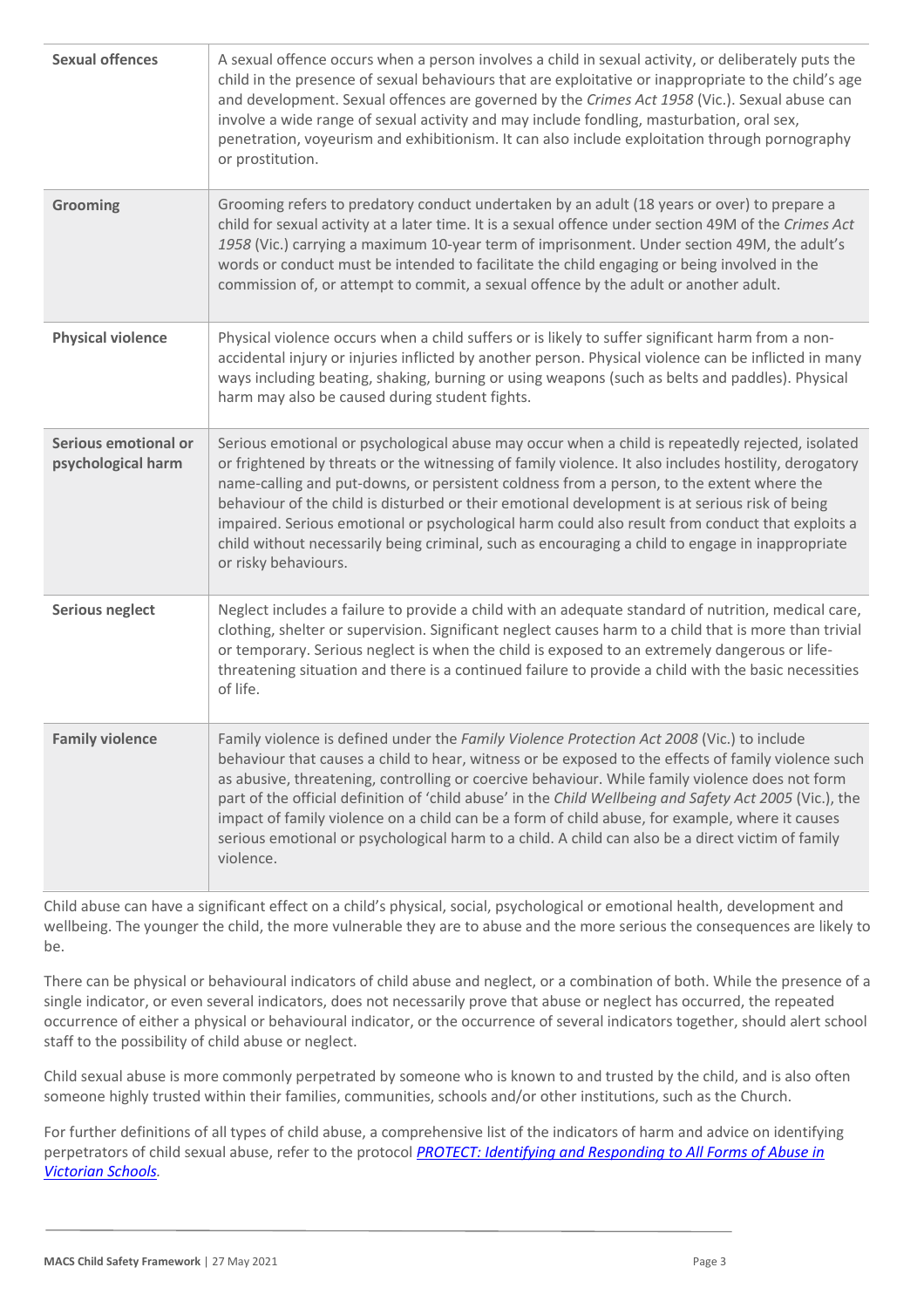#### **Sources of child protection reporting obligations** *Children, Youth and Families Act 2005* **(Vic.)**

#### *Mandatory reporting*

Mandatory reporting is a legal requirement under the *Children, Youth and Families Act 2005* (Vic.) to protect children from harm relating to physical injury and sexual abuse. A child, for the purpose of the relevant parts of this Act, is any person who is under the age of **17 years**. In Victorian schools, registered teachers, school principals, early childhood workers, registered psychologists, school counsellors and all people in religious ministry are mandated to report a reasonable belief of child physical or sexual abuse to child protection authorities. The report must be made as soon as practicable after forming the belief.

If, in the course of carrying out their duties, a mandatory reporter forms a **reasonable belief** that a child is in need of protection because the child has suffered, or is likely to suffer, significant harm as a result of physical injury or sexual abuse, and that the **child's parents are unwilling or unable to protect the child**, they must report that belief to the Department of Health and Human Services (DHHS) Child Protection and/or Victoria Police, including the information prescribed in *[PROTECT:](http://www.education.vic.gov.au/Documents/about/programs/health/protect/PROTECT_Responding_TemplateSchools.pdf)  [Responding to Suspected Child Abuse: A Template for all Victorian Schools](http://www.education.vic.gov.au/Documents/about/programs/health/protect/PROTECT_Responding_TemplateSchools.pdf)*, as soon as possible after forming the belief.

A subsequent report must be made on each occasion on which the mandatory reporter becomes aware of further reasonable grounds for the belief and even if the reporter knows that another report has been made concerning the same child and suspected abuse.

The threshold for reporting child protection incidents, disclosures, concerns or suspicions has been set deliberately low by the joint protocol *[PROTECT: Identifying and Responding to All Forms of Abuse in Victorian Schools](http://www.education.vic.gov.au/Documents/about/programs/health/protect/ChildSafeStandard5_SchoolsGuide.pdf)*[. T](http://www.education.vic.gov.au/Documents/about/programs/health/protect/ChildSafeStandard5_SchoolsGuide.pdf)his protocol focuses on *[Four](http://www.education.vic.gov.au/Documents/about/programs/health/protect/FourCriticalActions_ChildAbuse.pdf)  [Critical Actions](http://www.education.vic.gov.au/Documents/about/programs/health/protect/FourCriticalActions_ChildAbuse.pdf)* **(refer to Child Abuse Support Resource 1)** that all our school staff must take if they form a suspicion or reasonable belief that child abuse has occurred, or that a child is at risk of suffering abuse.

#### <span id="page-3-0"></span>*Reasonable belief*

Where St. Joseph's staff members are concerned about the safety and wellbeing of a child or young person, they must assess that concern to determine if a report should be made to the relevant agency. If a staff member has witnessed potentially abusive behaviour, has a suspicion or has received a disclosure of child abuse, they must determine whether these observations or receipt of such information have caused the staff member to form a reasonable belief.

A 'reasonable belief' or a 'belief on reasonable grounds' is not the same as having proof, but is more than rumour or speculation. **A reasonable belief is formed if a reasonable person in the same position would have formed the belief on the same grounds.**

A reasonable belief might be formed if:

- a child states that they have been physically or sexually abused
- any person tells you that they believe someone has been abused; this may include a child who is talking about themselves
- you observe physical or behavioural indicators of abuse, as described in *[PROTECT: Identifying and Responding to](http://www.education.vic.gov.au/Documents/about/programs/health/protect/ChildSafeStandard5_SchoolsGuide.pdf)  [All Forms of Abuse in Victorian Schools](http://www.education.vic.gov.au/Documents/about/programs/health/protect/ChildSafeStandard5_SchoolsGuide.pdf)*
- a child or young person exhibits sexually abusive or age-inappropriate behaviour(s)
- professional observations of the child's behaviour or development cause you to form a belief that the child has been physically or sexually abused, or is likely to be abused.

While any indicators of possible child abuse or neglect are concerning, it is important to understand that the presence of a number of indicators that suggest either physical or sexual abuse of a child may be sufficient to form a reasonable belief in a mandatory reporter's mind which **must** be reported.

#### *Child Wellbeing and Safety Act 2005* **(Vic.)**

#### *Reportable conduct*

The Reportable Conduct Scheme was created under the *Child Wellbeing and Safety Act 2005* (Vic.) and requires the head of entity, the Executive Director of MACS, to notify the Commission for Children and Young People (CCYP) if an allegation of reportable conduct (a reportable allegation) is made against one of its employees.

**Employees** can include a principal, teacher, administrative or corporate staff member, board or school council employee, contractor, volunteer, school doctor/nurse/medical professional, allied health staff member, or minister of religion or religious leader. It may also include former employees.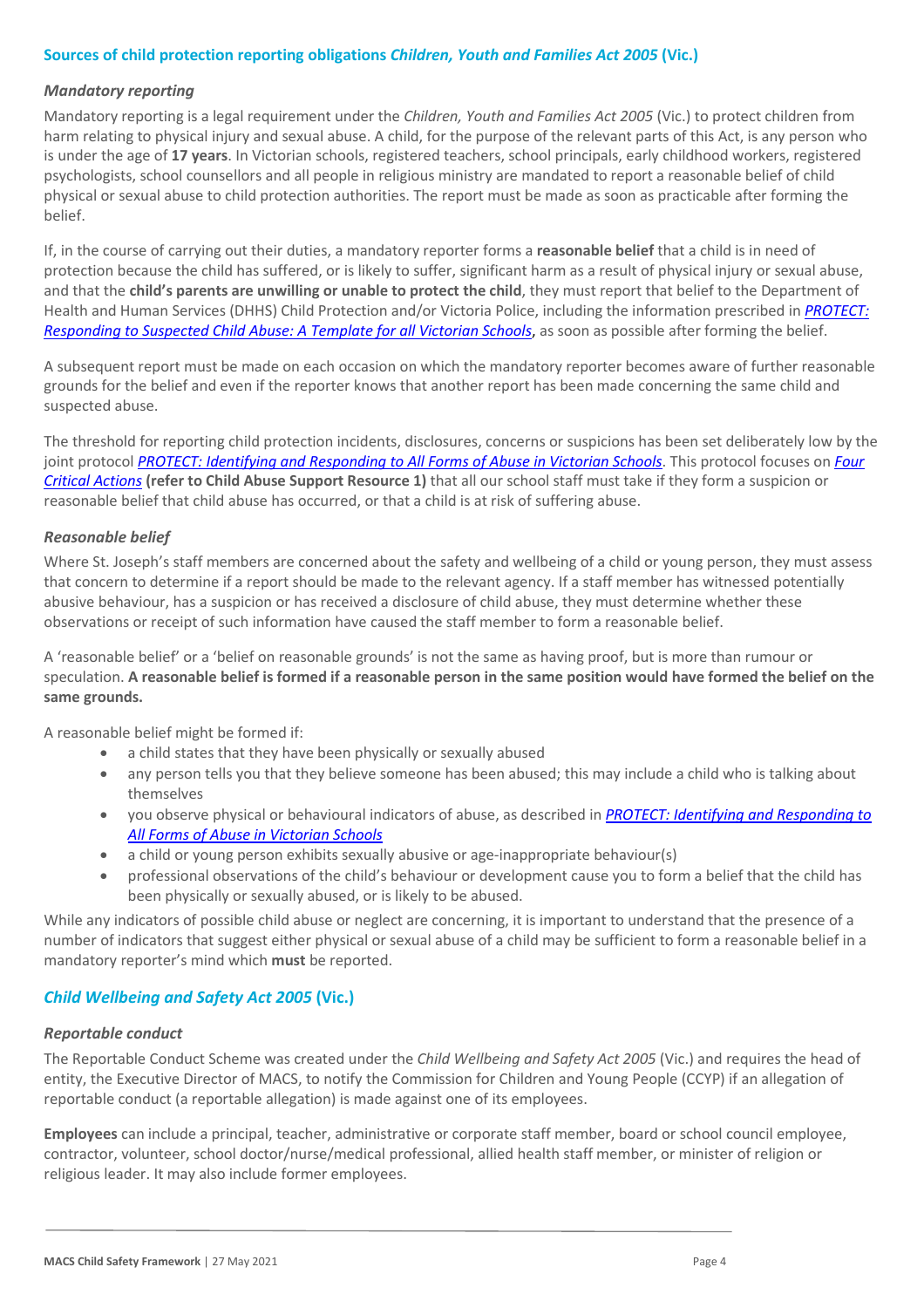**Reportable conduct** is defined under the *Child Wellbeing and Safety Act 2005* (Vic.) to mean a sexual offence, sexual misconduct or physical violence committed against, with or in the presence of a child, behaviour causing significant emotional or psychological harm to a child, or significant neglect of a child.

A **reportable allegation** means any information that leads a person to form a reasonable belief that an employee has committed reportable conduct or misconduct that may involve reportable conduct, whether or not the conduct or misconduct is alleged to have occurred within the course of the person's employment.

The Reportable Conduct Scheme imposes obligations on the head of the entity (governing authority). For St. Joseph's, the Executive Director of our governing body MACS, through our Principal, will:

have in place systems to prevent reportable conduct and, if reportable conduct is alleged, to ensure allegations are brought to the attention of the Executive Director at the earliest opportunity for investigation and response

ensure that the CCYP is notified and given updates on the organisation's response to an allegation by contacting the Employee Relations Unit on 03 9267 0431 o[r ceoir@macs.vic.edu.au](mailto:ceoir@macs.vic.edu.au)

report to Victoria Police as soon as they become aware that a reportable allegation may involve suspected child abuse or criminal conduct.

Reportable conduct may also include historical reportable allegations. More guidance can be found in *[Reportable Conduct](https://ccyp.vic.gov.au/assets/resources/RCSInfoSheetUpdates/Historical-Allegations-110718.pdf)  Scheme – [Historical allegations](https://ccyp.vic.gov.au/assets/resources/RCSInfoSheetUpdates/Historical-Allegations-110718.pdf)*.

All school staff are required to notify the Principal or, if the Principal is involved in the allegation, a member of the Leadership Team, Regional General Manager or the Executive Director, if they have a reportable allegation. The Principal or a member of the Leadership Team or Regional General Manager (as applicable) must notify the MACS Employee Relations Unit of the allegation of reportable conduct as soon as possible, which in turn will immediately notify the Executive Director.

The Reportable Conduct Scheme does not change mandatory reporting or other reporting obligations, including internal reporting and reporting criminal behaviour to Victoria Police. Reportable conduct reporting should be done in addition to these other reporting obligations.

**All allegations of reportable conduct must be referred to the MACS Employee Relations Unit** as soon as a Principal or a member of the Leadership Team, or Regional General Manager (as applicable) becomes aware of it. For further support and advice regarding reporting conduct at St. Joseph's under the Reportable Conduct Scheme, contact the MACS Employee Relations Unit on 03 9267 0431 or [ceoir@macs.vic.edu.au.](mailto:ceoir@macs.vic.edu.au)

### *Crimes Act 1958* **(Vic.)**

In response to the *[Betrayal of Trust](http://www.parliament.vic.gov.au/file_uploads/Inquiry_into_Handling_of_Abuse_Volume_2_FINAL_web_y78t3Wpb.pdf)* [r](http://www.parliament.vic.gov.au/file_uploads/Inquiry_into_Handling_of_Abuse_Volume_2_FINAL_web_y78t3Wpb.pdf)eport, three criminal offences were introduced under the *Crimes Act 1958* (Vic.):

[failure to disclose offence](http://www.justice.vic.gov.au/home/safer%2Bcommunities/protecting%2Bchildren%2Band%2Bfamilies/failure%2Bto%2Bdisclose%2Boffence)[, w](http://www.justice.vic.gov.au/home/safer%2Bcommunities/protecting%2Bchildren%2Band%2Bfamilies/failure%2Bto%2Bdisclose%2Boffence)hich requires adults to report to Victoria Police a reasonable belief that a sexual offence has been committed against a child by another adult

[failure to protect offence](http://www.justice.vic.gov.au/home/safer%2Bcommunities/protecting%2Bchildren%2Band%2Bfamilies/failure%2Bto%2Bprotect%2Boffence)[, w](http://www.justice.vic.gov.au/home/safer%2Bcommunities/protecting%2Bchildren%2Band%2Bfamilies/failure%2Bto%2Bprotect%2Boffence)hich applies to people in positions of authority within organisations, who knew of a risk of child sexual abuse by someone in the organisation and failed to reduce or remove the risk

● **[grooming offence](http://www.justice.vic.gov.au/home/safer%2Bcommunities/protecting%2Bchildren%2Band%2Bfamilies/grooming%2Boffence)**[, w](http://www.justice.vic.gov.au/home/safer%2Bcommunities/protecting%2Bchildren%2Band%2Bfamilies/grooming%2Boffence)hich targets communication with a child or their parents with the intent of committing child sexual abuse.

#### <span id="page-4-0"></span>*Failure to disclose*

Any staff member at St. Joseph's who forms a reasonable belief that a sexual offence has been committed in Victoria by an adult against a child under 16 must disclose that information to Victoria Police.

Failure to disclose the information to Victoria Police is a criminal offence under section 327 of the *Crimes Act 1958* (Vic.) and applies to **all adults (18 years and over)** in Victoria, not just professionals who work with children.

The obligation is to disclose that information to Victoria Police as soon as it is practicable to do so, except in limited circumstances such as where the information has already been reported to DHHS Child Protection.

**Refer to Child Abuse Support Resource 2** for more information on when to report a concern that a child or young person has been sexually abused, or is in need of protection from sexual abuse.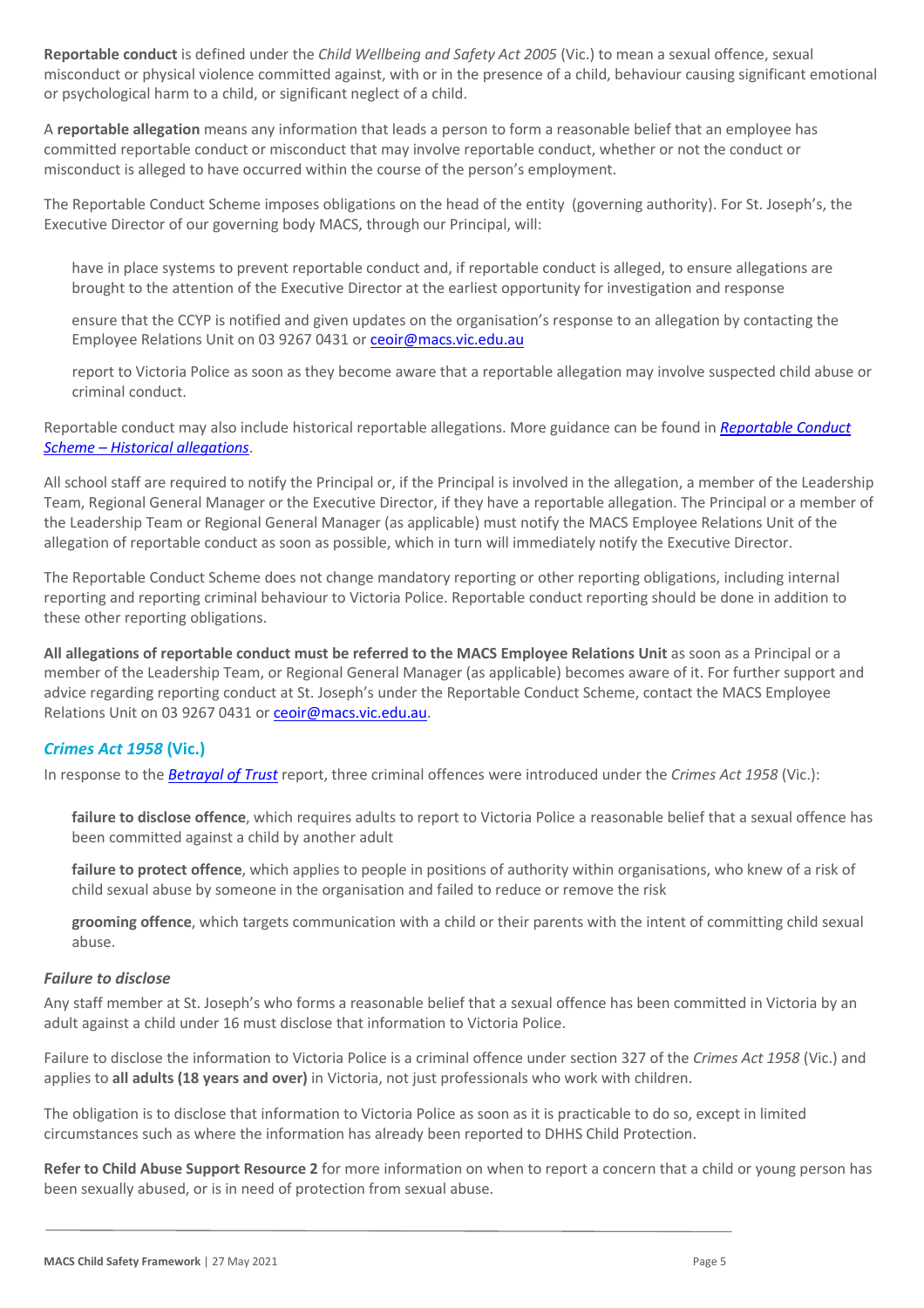For further information about the failure to disclose offence, see the Department of Justice and Community Safety'[s 'Failure](https://www.justice.vic.gov.au/safer-communities/protecting-children-and-families/failure-to-disclose-offence) [to disclose offence'](https://www.justice.vic.gov.au/safer-communities/protecting-children-and-families/failure-to-disclose-offence) webpage and *[Betrayal of Trust: Fact Sheet](https://www.justice.vic.gov.au/sites/default/files/embridge_cache/emshare/original/public/2020/06/c5/7f42d28f3/betrayal_of_trust-organisational_duty_fact_sheet_2018%20.doc)*.

#### *Failure to protect*

Any staff member at St. Joseph's in a position of authority who has the power or responsibility to remove risk, and becomes aware that an adult associated with the school (such as an employee, contractor, volunteer, sport coach or visitor) poses a risk of sexual abuse to a child **under 16** who is in the care or supervision of the school, must take all reasonable steps to reduce or remove that risk. At St. Joseph's this will include the Principal and Leadership Team.

Failure to take reasonable steps to protect a child in the school from the risk of sexual abuse from an adult associated with the school is a criminal offence under section 49O(1) of the *Crimes Act 1958* (Vic.).

For further information about the failure to protect offence, see the Department of Justice and Community Safety's ['Failure to](https://www.justice.vic.gov.au/safer-communities/protecting-children-and-families/failure-to-protect-a-new-criminal-offence-to)  [protect' w](https://www.justice.vic.gov.au/safer-communities/protecting-children-and-families/failure-to-protect-a-new-criminal-offence-to)ebpage and *[Betrayal of Trust: Fact Sheet](https://www.justice.vic.gov.au/sites/default/files/embridge_cache/emshare/original/public/2020/06/e0/4460c5147/failure_to_protect_betrayal_of_trust_factsheet_2017.pdf)*.

#### *Grooming*

The offence of grooming prohibits predatory conduct designed to prepare or 'groom' a child for future sexual activity and is contained in section 49M(1) of the *Crimes Act 1958* (Vic.). The offence applies to communication with children **under 16 years**.

Grooming can be conducted in person or online, for example via interaction through social media, web forums and emails. The offence can be committed by any person aged 18 years or over. It does not apply to communication between people who are both under 18 years of age.

For further information about the grooming offence, see the Department of Justice and Community Safety's 'Grooming [offence'](https://www.justice.vic.gov.au/safer-communities/protecting-children-and-families/grooming-offence) webpage and *[Betrayal of Trust: Factsheet](https://www.justice.vic.gov.au/sites/default/files/embridge_cache/emshare/original/public/2020/06/e6/ea73d4b66/grooming_betrayal_of_trust_factsheet_2017.pdf)*.

For more information about managing and responding to the risk of abuse, see the DET's 'Student Sexual Offending and [Problem Sexual Behaviour'](https://www2.education.vic.gov.au/pal/student-sexual-behaviours/policy) and 'Risk Management - Schools' webpages.

#### *Education and Training Reform Act 2006* **(Vic.) – child safety obligations**

From a child safety perspective, the key functions of the *Education and Training Reform Act 2006* (Vic.) are to:

require St. Joseph's to notify the Victorian Institute of Teaching (VIT) of action taken against a registered teacher or early childhood teacher in response to allegations of serious misconduct or if the school becomes aware that the teacher is currently charged with, or convicted or found guilty of, certain offences including sexual offences

ensure compliance with the Victorian Child Safe Standards as a requirement of registration for all Victorian schools.

St. Joseph's and our governing body must ensure that the care, safety and welfare of all students attending the school are in accordance with all applicable Victorian and Commonwealth laws, and that all staff employed at the school are advised of their obligations to child safety.

#### *Wrongs Act 1958* **(Vic.) and duty of care**

#### *Organisational duty of care*

The *Wrongs Act 1958* (Vic.) creates an organisational liability for child abuse for organisations that exercise care, supervision or authority over children. This is colloquially referred to as an 'organisational duty of care'.

We and our governing body owe a duty to take reasonable precautions to prevent the abuse (sexual or physical) of a child (under 18) by an individual associated with the school while the child is under the care, supervision or authority of the school.

Individuals associated with the school can include employees, volunteers, office holders, contractors, ministers of religion and religious leaders.

Reasonable precautions that a school could take are not defined in the *Wrongs Act 1958* (Vic.) but, as examples, the following measures are what courts have previously considered to be reasonable precautions in the context of organisational child abuse:

conducting employment screening and reference checking

providing supervision and training

implementing systems to provide early warning of possible offences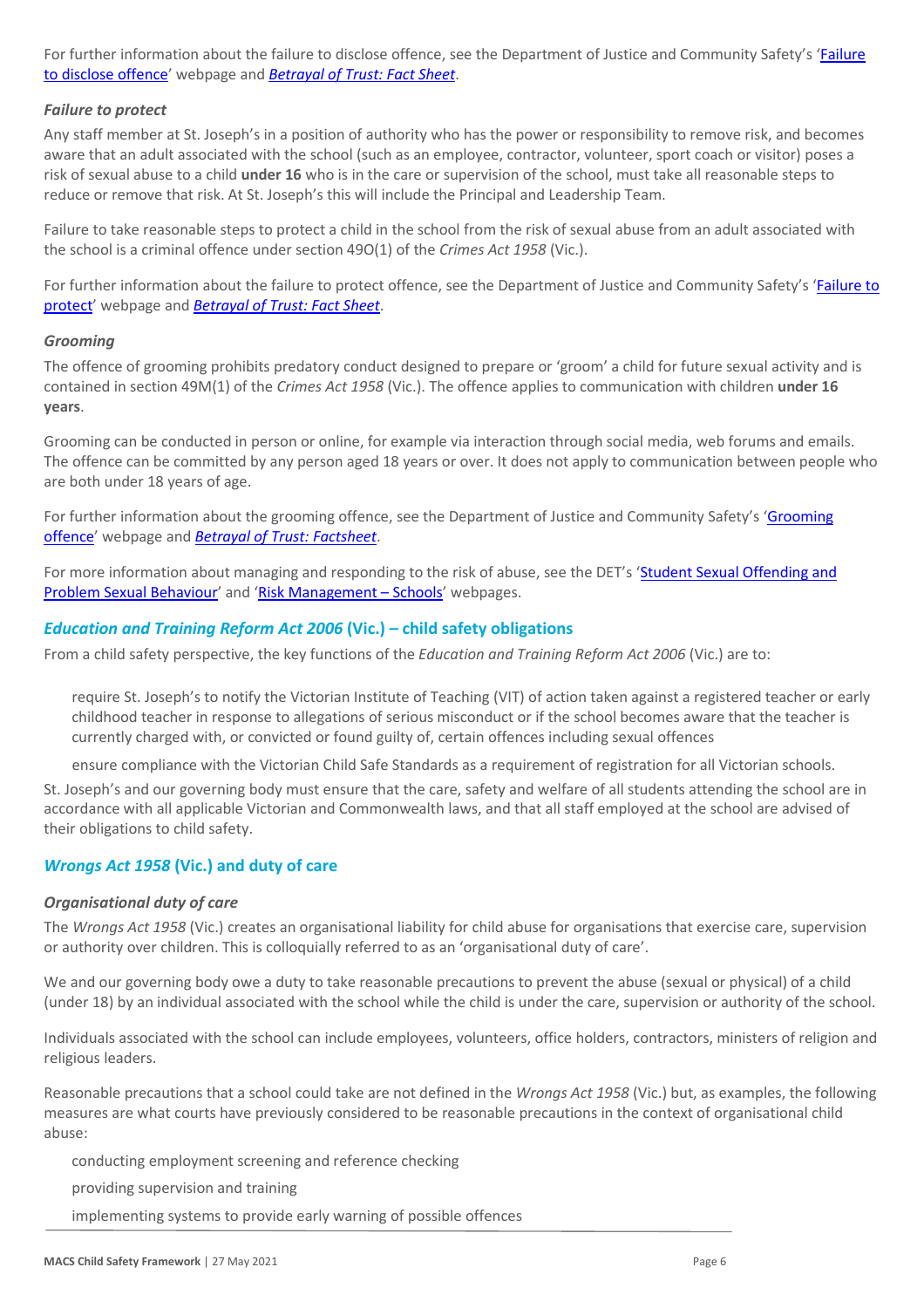performing random and unannounced inspections to deter misconduct

encouraging children and adults to notify authorities or parents about any signs of aberrant or unusual behaviour.

#### *School staff duty of care*

School staff have a duty to take reasonable steps to protect children and young people under their care and supervision from harm that is reasonably foreseeable (this duty applies to all school staff). The question of what constitutes reasonable steps will depend on the individual circumstances of each case.

A staff member may breach their duty of care towards a student if they fail to act in the way a reasonable or diligent professional would have acted in the same situation.

For more information on the scope of staff duty of care obligations and examples of reasonable steps they can take in relation to suspected child abuse, refer to the protocol *[PROTECT: Identifying and Responding to All Forms of Abuse in Victorian](http://www.education.vic.gov.au/Documents/about/programs/health/protect/ChildSafeStandard5_SchoolsGuide.pdf)  [Schools.](http://www.education.vic.gov.au/Documents/about/programs/health/protect/ChildSafeStandard5_SchoolsGuide.pdf)*

#### **Victorian Charter of Human Rights and Responsibilities**

While Victorian Catholic schools are not bound by the *Charter of Human Rights and Responsibilities Act 2006* (Vic.), the following principle should be noted:

School staff are required to respond to suspected child abuse with proper consideration for human rights and, when making decisions and taking actions in response to suspected child abuse, to act compatibly with human rights. This means that school staff should take into account the right to protection without discrimination, the right to protection from torture and cruel, inhuman or degrading treatment, and the right to privacy when responding to suspected child abuse.

# Required actions under this Policy

We and our governing body have a moral, legal and mission-driven responsibility to create nurturing school environments where children and young people are respected and their voices heard, and where they are safe and feel safe.

Our governing body and every person involved in St. Joseph's has a responsibility to understand the important and specific role they have individually and collectively to ensure that the wellbeing and safety of all children and young people are at the forefront of all they do and every decision they make.

It is our governing body's policy that all schools display the *[Four Critical Actions for Schools: Responding to Incidents,](http://www.education.vic.gov.au/Documents/about/programs/health/protect/FourCriticalActions_ChildAbuse.pdf)  [Disclosures and Suspicions of Child Abuse](http://www.education.vic.gov.au/Documents/about/programs/health/protect/FourCriticalActions_ChildAbuse.pdf)* diagram in staffrooms and other strategic areas of the school to ensure all school staff are aware of the actions to take as soon as they witness a child protection incident, receive a disclosure or form a reasonable suspicion or belief that a child has been, or is at risk of being, abused.

### **Staff awareness and training**

All teachers, mandatory reporters and all other staff at St. Joseph's will be made aware of and receive training in relation to their mandatory reporting obligations. The school's procedures and process for ensuring that staff are aware of their obligations and the consequences for failing to comply with those obligations are set out in **Child Abuse Support Resource 3**.

### **Responding to and reporting child protection concerns**

The approach to responding to and reporting child protection concerns in the joint protocol incorporates *[Four Critical Actions](http://www.education.vic.gov.au/Documents/about/programs/health/protect/FourCriticalActions_ChildAbuse.pdf)  [for Schools: Responding to Incidents, Disclosures and Suspicions of Child Abuse](http://www.education.vic.gov.au/Documents/about/programs/health/protect/FourCriticalActions_ChildAbuse.pdf)* **[\(refer to Child Abuse Support Resource 1\)](http://www.education.vic.gov.au/Documents/about/programs/health/protect/FourCriticalActions_ChildAbuse.pdf)**[.](http://www.education.vic.gov.au/Documents/about/programs/health/protect/FourCriticalActions_ChildAbuse.pdf)

At St. Joseph's, a staff member must act, and follow the Four Critical Actions, as soon as they become aware of a child protection incident – that is, when **a child is experiencing, or is at risk of experiencing, abuse**.

#### **Becoming aware of a child protection incident**

There are four main ways in which a school staff member may become aware that a child is experiencing, or is at risk of experiencing, abuse:

#### **1. Witnessing an incident**

If you witness an incident where you believe a child has been subjected to, or may be at risk of, abuse, including exposure to family violence, you must first take immediate action to protect the safety of the child or children involved and then refer to *[Four Critical Actions for Schools: Responding to Incidents, Disclosures and Suspicions of Child Abuse](http://www.education.vic.gov.au/Documents/about/programs/health/protect/FourCriticalActions_ChildAbuse.pdf)*.

#### **2. Forming a suspicion or reasonable belief**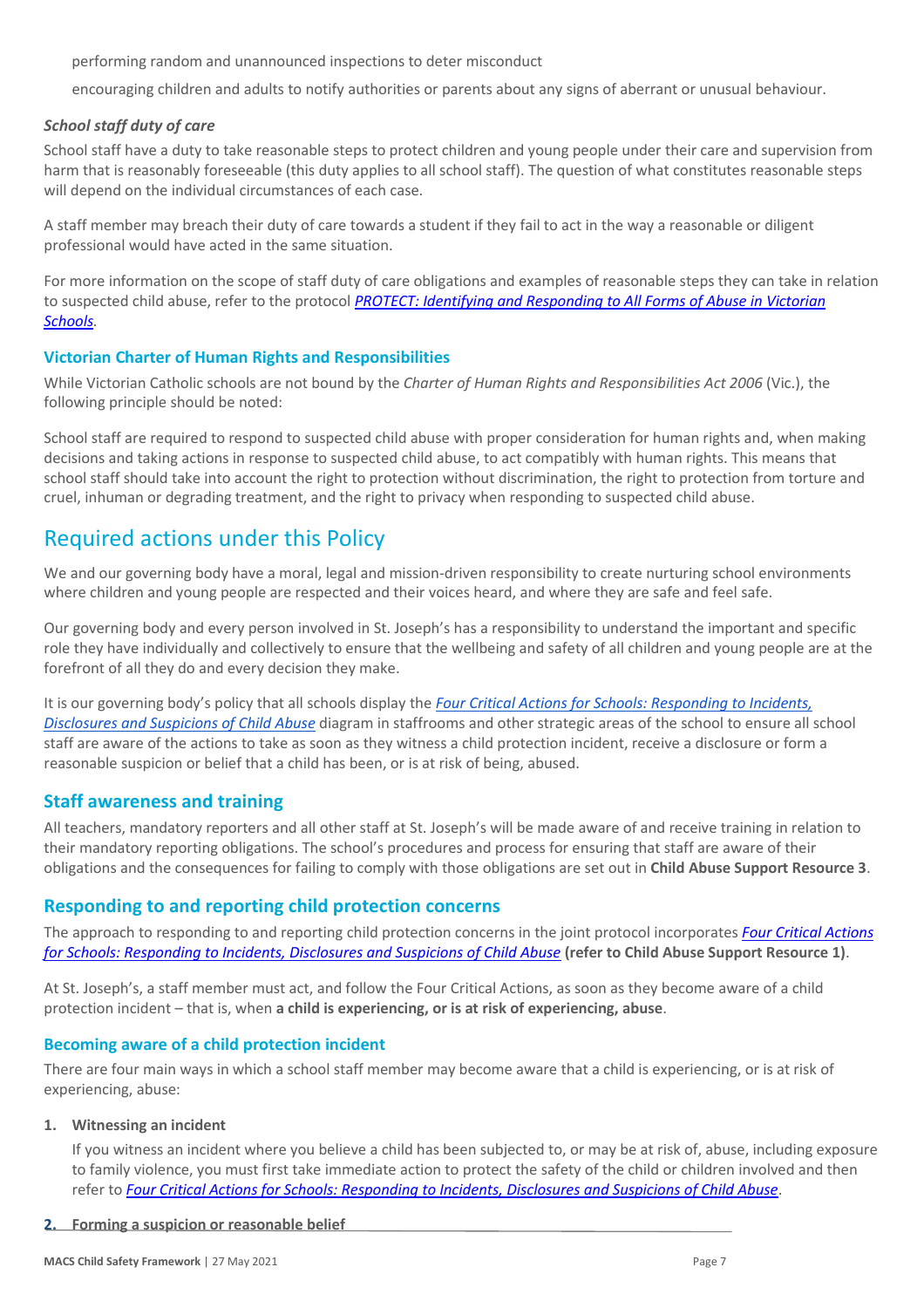All suspicions that a child has been, is being or is at risk of being abused must be taken seriously, including suspicions that the abuse is taking or may take place outside school grounds or areas. If your suspicion develops into a reasonable belief, you must act and refer to *[Four Critical Actions for Schools: Responding to Incidents, Disclosures and Suspicions of Child](http://www.education.vic.gov.au/Documents/about/programs/health/protect/FourCriticalActions_ChildAbuse.pdf)  [Abuse](http://www.education.vic.gov.au/Documents/about/programs/health/protect/FourCriticalActions_ChildAbuse.pdf)*.

#### **3. Receiving a disclosure about or from a current student**

All disclosures must be treated seriously. You should immediately refer to *[Four Critical Actions for Schools: Responding to](http://www.education.vic.gov.au/Documents/about/programs/health/protect/FourCriticalActions_ChildAbuse.pdf)  [Incidents, Disclosures and Suspicions of Child Abuse](http://www.education.vic.gov.au/Documents/about/programs/health/protect/FourCriticalActions_ChildAbuse.pdf)*[.](http://www.education.vic.gov.au/Documents/about/programs/health/protect/FourCriticalActions_ChildAbuse.pdf)

#### **4. Receiving a disclosure about or from a former student**

If you receive a disclosure from a former student about historical abuse, you must act. If the former student is currently of school age and attending a Victorian school, you must immediately refer to *[Four Critical Actions for Schools:](http://www.education.vic.gov.au/Documents/about/programs/health/protect/FourCriticalActions_ChildAbuse.pdf)  [Responding to Incidents, Disclosures and Suspicions of Child Abuse](http://www.education.vic.gov.au/Documents/about/programs/health/protect/FourCriticalActions_ChildAbuse.pdf)*[.](http://www.education.vic.gov.au/Documents/about/programs/health/protect/FourCriticalActions_ChildAbuse.pdf)

If the former student is no longer of school age or attending a Victorian school, you must still report the disclosure to [DHHS Child Protection.](https://www.education.vic.gov.au/about/contact/Pages/reportingabuse.aspx)

### *Notes and records*

St. Joseph's staff members are to keep clear and comprehensive notes relating to incidents, disclosures and allegations of child abuse using *[PROTECT: Responding to Suspected Child Abuse: A Template for all Victorian Schools](http://www.education.vic.gov.au/Documents/about/programs/health/protect/PROTECT_Responding_TemplateSchools.pdf)*.

Even if a St. Joseph's staff member decides not to make a report, they must still accurately document their notes relating to the incident, disclosure or allegation of child abuse using *[PROTECT: Responding to Suspected Child Abuse: A Template for all](http://www.education.vic.gov.au/Documents/about/programs/health/protect/PROTECT_Responding_TemplateSchools.pdf)  [Victorian Schools](http://www.education.vic.gov.au/Documents/about/programs/health/protect/PROTECT_Responding_TemplateSchools.pdf)*.

Notes and records must be kept securely on school grounds and must not be destroyed as they may be needed at a later time.

#### *Disclosures*

It is the role of St. Joseph's staff members to reassure and support a child or young person who makes a disclosure of abuse. However, school staff members should never promise to keep any disclosures confidential, as all disclosures of abuse must be reported.

The role of St. Joseph's staff remains the same if disclosures are made by a parent/carer or a sibling, or if disclosures involve family violence.

For strategies on how to manage a disclosure, refer to *[PROTECT: Identifying and Responding to All Forms of Abuse in Victorian](http://www.education.vic.gov.au/Documents/about/programs/health/protect/ChildSafeStandard5_SchoolsGuide.pdf)  [Schools.](http://www.education.vic.gov.au/Documents/about/programs/health/protect/ChildSafeStandard5_SchoolsGuide.pdf)*

### **The Four Critical Actions**

There are Four Critical Actions which must be taken when responding to and reporting a child protection incident, disclosure or suspicion:

- Responding to an Emergency
- **Reporting to Authorities**
- 3. Contacting Parents/Carers
- Providing Ongoing Support.

#### *Critical Action 1: Responding to an Emergency*

This first step is only applicable if a child **has just been abused** or **is at risk of immediate harm**. If this is not the case, go straight to **Critical Action 2: Reporting to Authorities.**

If the child **has just been abused or is at risk of immediate harm**, you must take reasonable steps to protect the child, including:

separating the alleged victim and others involved, ensuring that if the parties involved are all present at the school, they are supervised separately by a school staff member

arranging and providing urgent medical assistance where necessary, including administering first aid or calling 000 for an ambulance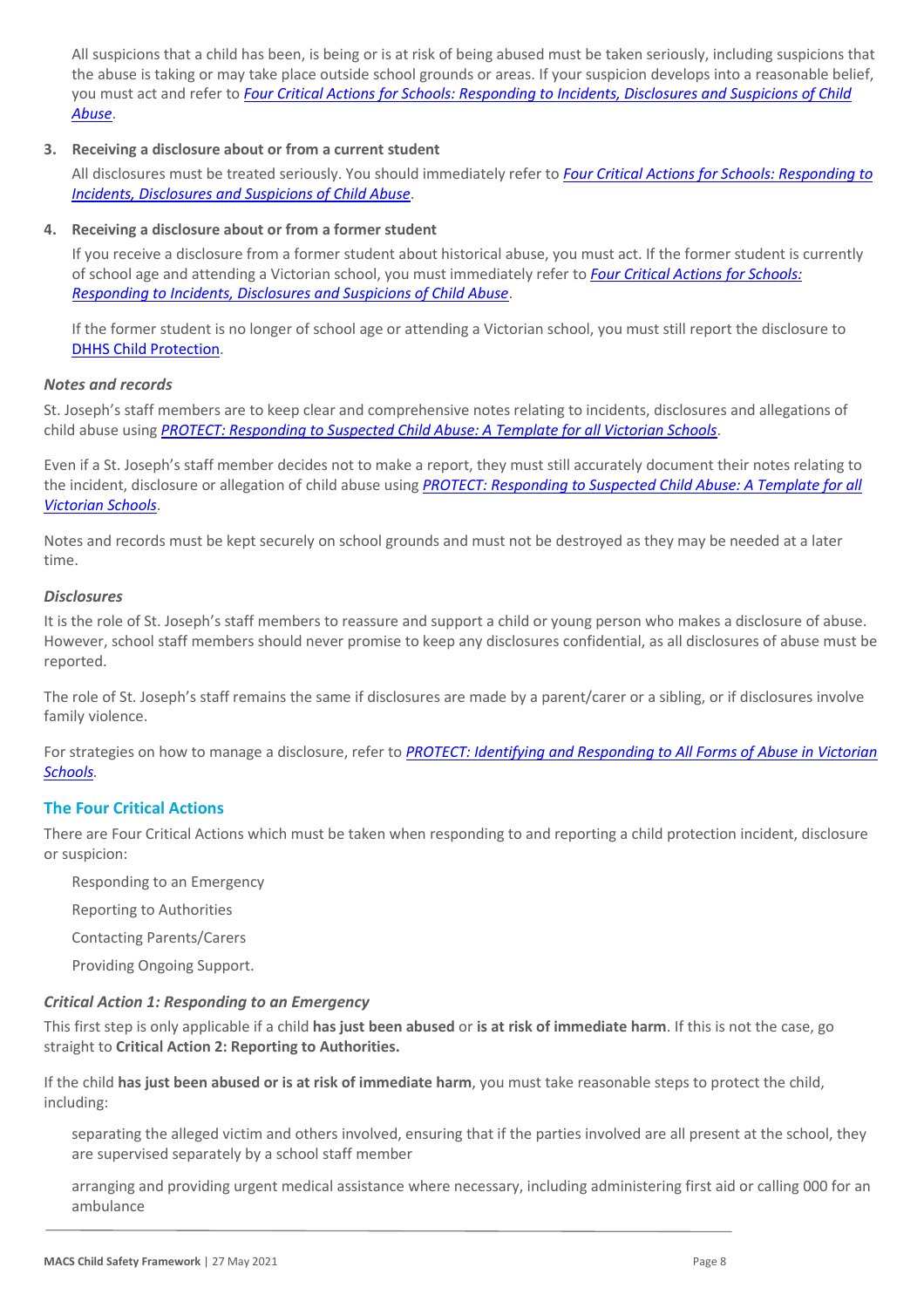calling 000 for urgent police assistance if the person who is alleged to have engaged in the abuse poses an immediate risk to the health and safety of any person.

If the child protection incident has occurred at St. Joseph's, staff should also ensure that reasonable steps are taken to preserve the environment, the clothing and other items, and to prevent any potential witnesses (including school staff members, volunteers and contractors) from discussing the incident until Victoria Police or relevant authorities arrive on the premises.

#### *Critical Action 2: Reporting to Authorities*

All forms and instances of suspected or alleged child abuse must be reported to the appropriate authority.

Once immediate health and safety concerns have been addressed, the St. Joseph's staff member must take steps to report the incident, suspicion or disclosure of child abuse as soon as practicable. Failure to report physical and sexual child abuse may amount to a criminal offence (refer to [Failure to disclose\)](#page-4-0).

There are different reporting procedures depending on:

whether the source of the suspected or alleged abuse comes from within the school or within the family or community of the child

the type of abuse.

In all cases, St. Joseph's staff members must report internally to the Principal or, if the Principal is involved in the allegation, the Leadership Team.

Additionally:

where the source of the abuse comes from within St. Joseph's, that is, the suspected or alleged abuse involves a school staff member, volunteer, allied health professional, officer/office holder, contractor or visitor at St. Joseph's, it must be reported to Victoria Police

where the suspicion, belief or disclosure relates to sexual abuse or grooming, it must be reported to Victoria Police

where the source of the abuse comes from within the family or community and is not sexual abuse or grooming, it must be reported to DHHS Child Protection.

The DHHS and DET have deliberately set a low threshold for the formation of a 'reasonable belief'. For more information, refer to the [Reasonable belief](#page-3-0) section of this Policy.

*[Four Critical Actions for Schools: Responding to Incidents, Disclosures and Suspicions of Child Abuse](http://www.education.vic.gov.au/Documents/about/programs/health/protect/FourCriticalActions_ChildAbuse.pdf)* requires all school staff to report all incidents, suspicions and disclosures of abuse as soon as possible to the relevant authorities.

#### *How to make a mandatory report*

The table below describes the information to include when making a **mandatory report** about child abuse or child protection concerns. If a child is at immediate risk of harm, contact Victoria Police immediately.

| <b>Making a Mandatory Report</b> |                                                                                                                                                                  |  |  |  |
|----------------------------------|------------------------------------------------------------------------------------------------------------------------------------------------------------------|--|--|--|
| <b>Step</b>                      | <b>Description</b>                                                                                                                                               |  |  |  |
| 1. Keep notes                    | Keep comprehensive notes that are dated and include the following information:                                                                                   |  |  |  |
|                                  | a description of the concerns (e.g. physical injuries, student behaviour)                                                                                        |  |  |  |
|                                  | the source of those concerns (e.g. observation, report from child or another person)                                                                             |  |  |  |
|                                  | the actions taken as a result of the concerns (e.g. consultation with the principal, report to DHHS<br>Child Protection, etc.).                                  |  |  |  |
|                                  | St. Joseph's staff can use the template provided in PROTECT: Responding to Suspected Child Abuse: A<br>Template for all Victorian Schools to record their notes. |  |  |  |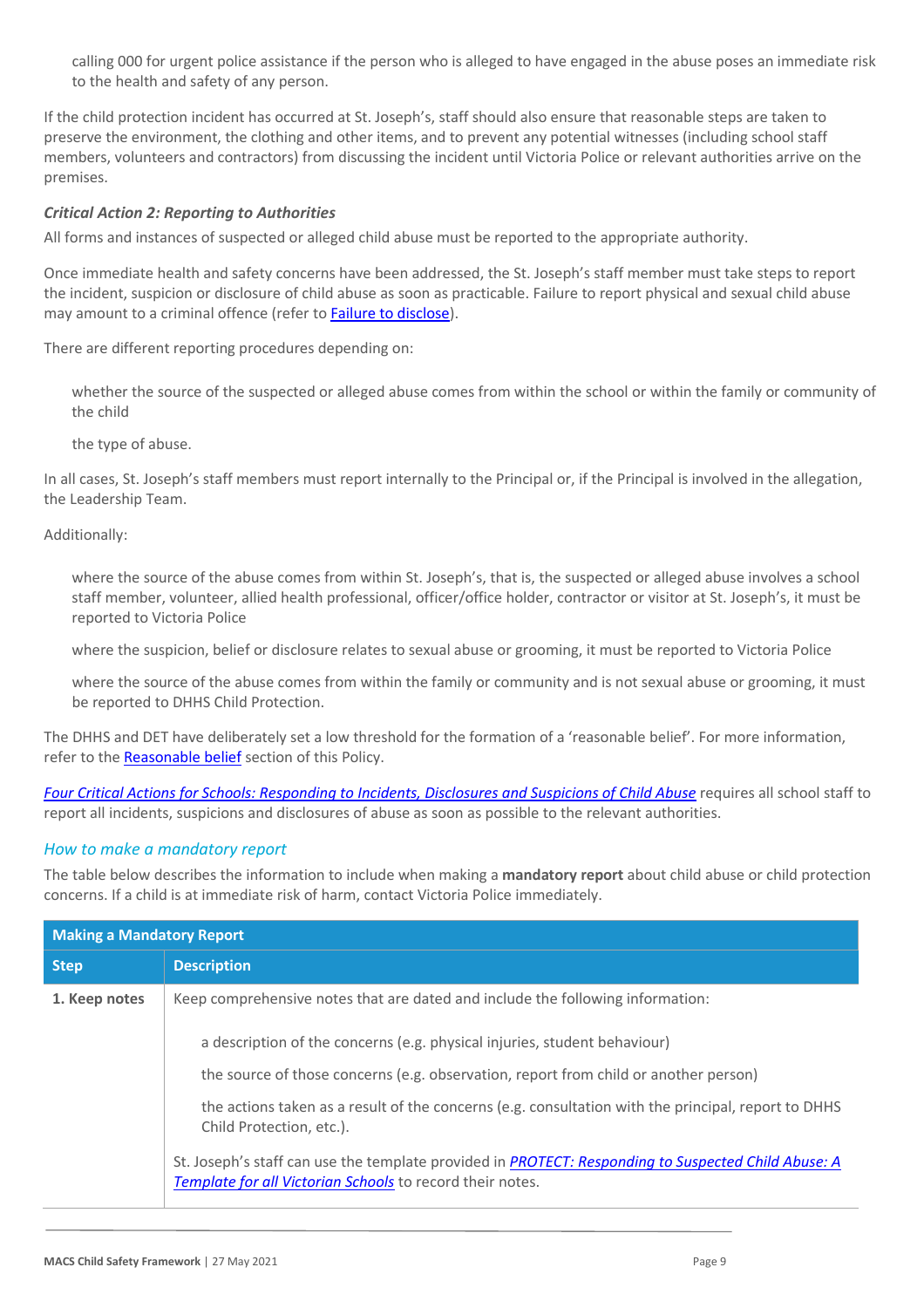| 2. Discuss<br>concerns    | Due to the complexity of child abuse incidents, disclosures and suspicions, it is recommended that<br>concerns and observations regarding suspected physical or sexual abuse of a child are discussed with<br>the Principal or a member of the Leadership Team and/or via the MACS Student Wellbeing<br>Information Line.<br>This is not a legal requirement; however, it will help to ensure support is provided to all involved in<br>matters of this nature. The confidentiality of these discussions must be maintained.<br>You should then make your own assessment about whether you are required to make a report about<br>the child or young person and to whom the report should be made.<br>It is important to remember that the duty to report abuse or suspicions of abuse exists even if the<br>Principal, member of the Leadership Team or a representative of MACS advises you not to proceed<br>with reporting suspected abuse. |
|---------------------------|-------------------------------------------------------------------------------------------------------------------------------------------------------------------------------------------------------------------------------------------------------------------------------------------------------------------------------------------------------------------------------------------------------------------------------------------------------------------------------------------------------------------------------------------------------------------------------------------------------------------------------------------------------------------------------------------------------------------------------------------------------------------------------------------------------------------------------------------------------------------------------------------------------------------------------------------------|
| 3. Gather and<br>document | Gather the relevant information necessary to make the report. This should include the following:                                                                                                                                                                                                                                                                                                                                                                                                                                                                                                                                                                                                                                                                                                                                                                                                                                                |
| information               | full name, date of birth and residential address of the child or young person                                                                                                                                                                                                                                                                                                                                                                                                                                                                                                                                                                                                                                                                                                                                                                                                                                                                   |
|                           | details of the concerns and the reasons for those concerns                                                                                                                                                                                                                                                                                                                                                                                                                                                                                                                                                                                                                                                                                                                                                                                                                                                                                      |
|                           | your involvement with the child or young person                                                                                                                                                                                                                                                                                                                                                                                                                                                                                                                                                                                                                                                                                                                                                                                                                                                                                                 |
|                           | details of any other agencies which may be involved with the child or young person.                                                                                                                                                                                                                                                                                                                                                                                                                                                                                                                                                                                                                                                                                                                                                                                                                                                             |
|                           | This information should be collected and documented using PROTECT: Responding to Suspected Child<br>Abuse: A Template for all Victorian Schools. The template is to be used to record as much information<br>as possible to provide when you make your report to either Victoria Police or DHHS Child Protection.                                                                                                                                                                                                                                                                                                                                                                                                                                                                                                                                                                                                                               |
|                           | It is critical that completing the template does not impact on reporting times - if a child is in<br>immediate danger, St. Joseph's staff need to report the matter to Victoria Police immediately.                                                                                                                                                                                                                                                                                                                                                                                                                                                                                                                                                                                                                                                                                                                                             |
| 4. Make the<br>report     | To report concerns which are life-threatening, phone 000 or the local police station.<br>Where the source of the abuse comes from within St. Joseph's, that is, the suspected or alleged abuse<br>involves a St. Joseph's staff member, volunteer, allied health practitioner, officer/office holder,<br>contractor or visitor at the school:                                                                                                                                                                                                                                                                                                                                                                                                                                                                                                                                                                                                   |
|                           | contact Victoria Police, which will contact DHHS Child Protection when appropriate                                                                                                                                                                                                                                                                                                                                                                                                                                                                                                                                                                                                                                                                                                                                                                                                                                                              |
|                           | report internally to:                                                                                                                                                                                                                                                                                                                                                                                                                                                                                                                                                                                                                                                                                                                                                                                                                                                                                                                           |
|                           | the Principal, or the Leadership Team if the Principal is involved in the allegation                                                                                                                                                                                                                                                                                                                                                                                                                                                                                                                                                                                                                                                                                                                                                                                                                                                            |
|                           | MACS Student Wellbeing Information Line (9267 0228).                                                                                                                                                                                                                                                                                                                                                                                                                                                                                                                                                                                                                                                                                                                                                                                                                                                                                            |
|                           | Where the source of the suspected or alleged abuse comes from within the child's family or<br>community, you must:                                                                                                                                                                                                                                                                                                                                                                                                                                                                                                                                                                                                                                                                                                                                                                                                                              |
|                           | report sexual abuse and grooming to Victoria Police                                                                                                                                                                                                                                                                                                                                                                                                                                                                                                                                                                                                                                                                                                                                                                                                                                                                                             |
|                           | report the matter to DHHS Child Protection if you consider the child to be in need of protection<br>$\bullet$<br>due to child abuse, or that they have been, are being or are at risk of being harmed due to any<br>form of abuse, including family violence. If after hours, call the Child Protection Emergency<br><b>Service on 13 12 78</b>                                                                                                                                                                                                                                                                                                                                                                                                                                                                                                                                                                                                 |
|                           | report internally to:                                                                                                                                                                                                                                                                                                                                                                                                                                                                                                                                                                                                                                                                                                                                                                                                                                                                                                                           |
|                           | the Principal, or a member of the Leadership Team if the Principal is unavailable                                                                                                                                                                                                                                                                                                                                                                                                                                                                                                                                                                                                                                                                                                                                                                                                                                                               |
|                           | MACS Student Wellbeing Information Line (9267 0228).                                                                                                                                                                                                                                                                                                                                                                                                                                                                                                                                                                                                                                                                                                                                                                                                                                                                                            |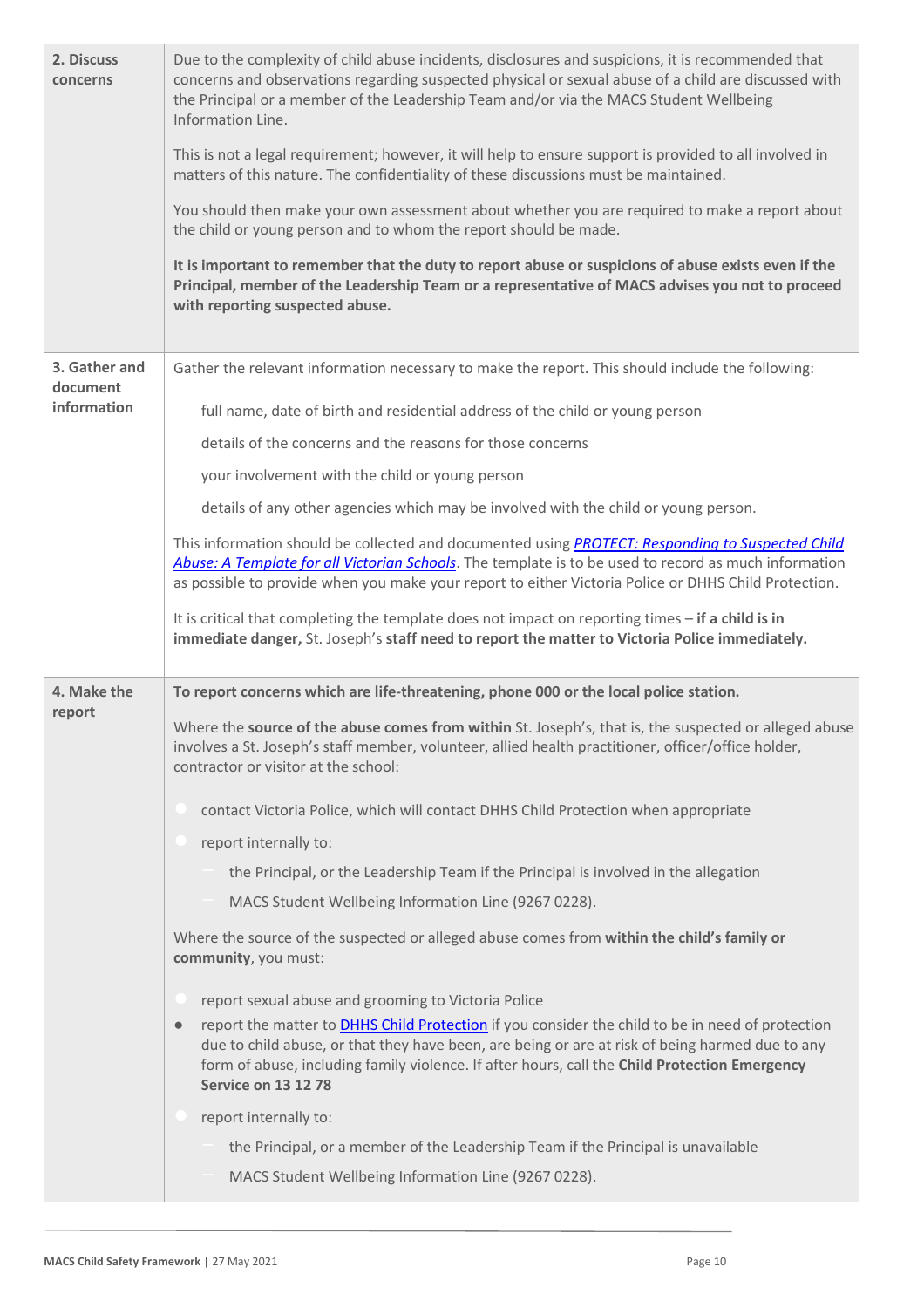| 5. Document<br>written records                     | Make a written record of the report, including the following information:                                                                                                                                                                                                                                                                                                                                                                  |  |  |
|----------------------------------------------------|--------------------------------------------------------------------------------------------------------------------------------------------------------------------------------------------------------------------------------------------------------------------------------------------------------------------------------------------------------------------------------------------------------------------------------------------|--|--|
| of report                                          | the date and time of the report, and a summary of what was reported                                                                                                                                                                                                                                                                                                                                                                        |  |  |
|                                                    | the name and position of the person who made the report, and the person who received the<br>report.                                                                                                                                                                                                                                                                                                                                        |  |  |
|                                                    | The information initially recorded in PROTECT: Responding to Suspected Child Abuse: A Template for<br>all Victorian Schools and any additional information provided to either Victoria Police or DHHS Child<br>Protection are to be stored securely and maintained indefinitely by St. Joseph's to ensure that records<br>are accessible upon request by external authorities investigating the matter.                                    |  |  |
| 6. Additional<br>steps for<br>overseas<br>students | Where a child protection incident, disclosure or suspicion involves an international student at the<br>school and the school has issued a Confirmation of Appropriate Accommodation and Welfare (CAAW)<br>letter for that student (thereby assuming responsibility for the child's accommodation, support and<br>general welfare), the school will also need to contact the Victorian Registration and Qualifications<br>Authority (VRQA). |  |  |

### *Reporting that is non-mandatory*

St. Joseph's staff members, volunteers, contractors and other service providers who are not mandatory reporters nevertheless have professional and moral (and sometimes legal) obligations to report a child protection incident, disclosure or suspicion. Please refer to St. Joseph's protocols in relation to reporting a child protection incident, disclosure or suspicion that is not the subject of a mandatory reporting obligation.

### *How to report allegations of reportable conduct*

The table below describes the information to include when making **an allegation of reportable conduct** about an employee (persons engaged by the entity such as volunteers, contractors, office holders, board members, board committee members, school advisory council members and officers of a religious body) at the school. The Reportable Conduct Scheme is in addition to a St. Joseph's staff member's mandatory reporting or criminal reporting obligations. Reference should also be made to the Reportable Conduct Policy if an allegation of reportable conduct is made.

Any allegations of criminal conduct, including physical violence, significant emotional or psychological abuse, sexual offences and significant neglect must be reported to Victoria Police as the priority. However, school staff members may find they also need to make an allegation of reportable conduct for the same incident.

For further support and advice regarding reporting conduct in St. Joseph's under the Reportable Conduct Scheme, contact the MACS Employee Relations Unit on 03 9267 0431 o[r ceoir@macs.vic.edu.au.](about:blank)

| <b>Making an Allegation of Reportable Conduct</b> |                                                                                                                                                                                                                                                                                                                                                                                                                                                                                                                                                                                                                                         |  |
|---------------------------------------------------|-----------------------------------------------------------------------------------------------------------------------------------------------------------------------------------------------------------------------------------------------------------------------------------------------------------------------------------------------------------------------------------------------------------------------------------------------------------------------------------------------------------------------------------------------------------------------------------------------------------------------------------------|--|
| <b>Step</b>                                       | <b>Description</b>                                                                                                                                                                                                                                                                                                                                                                                                                                                                                                                                                                                                                      |  |
| 1. Keep notes                                     | Keep comprehensive notes that are dated and include the following information:<br>a description of the concerns (e.g. physical injuries, student behaviour)<br>the source of those concerns (e.g. observation, report from child or another person)<br>any actions taken as a result of the concerns (e.g. consultation with the Principal, report to DHHS<br>Child Protection, etc.).                                                                                                                                                                                                                                                  |  |
| 2. Make the<br>report                             | As soon as a person forms a reasonable belief that an employee (persons engaged by the entity such as<br>volunteers, contractors, office holders, board members, board committee members, school advisory<br>council members and officers of a religious body) at the school has engaged in reportable conduct or<br>misconduct that may involve reportable conduct, you must report this allegation to the school's<br>Principal or, if the Principal is involved in the allegation, the Leadership Team or the Regional General<br>Manager who will notify the MACS Employee Relations Unit on 03 9267 0431 or ceoir@macs.vic.edu.au. |  |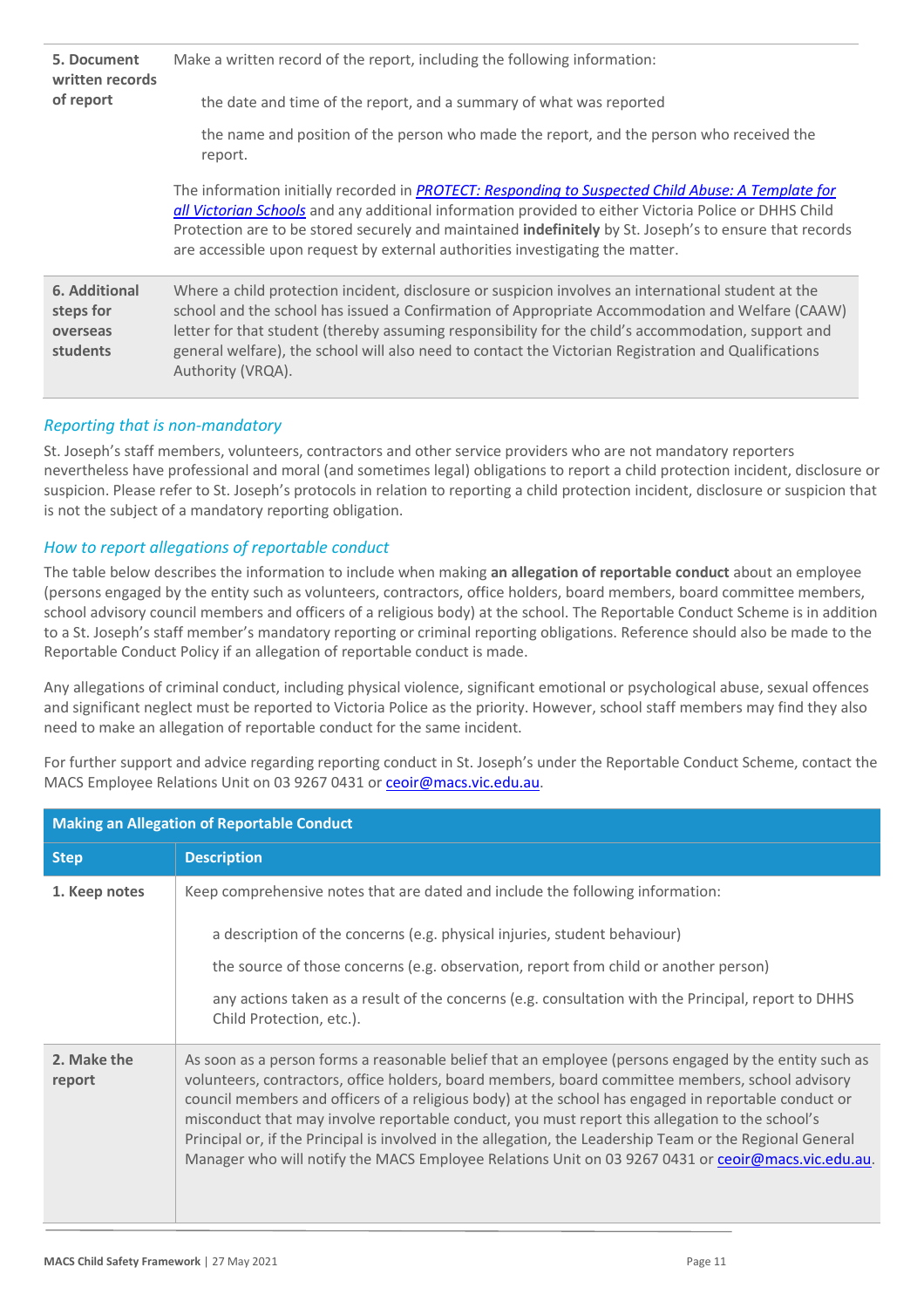### *What should the principal of St. Joseph's do about a reportable allegation?*

Below are the steps that the principal of St. Joseph's must take if there is a potential reportable allegation. These steps are in general order of priority, but the guidance may change depending on the circumstances. **In all cases, reportable allegations must be referred to the MACS Employee Relations Unit as soon as practicable on 03 9267 0431 o[r ceoir@macs.vic.edu.au.](mailto:ceoir@macs.vic.edu.au)**

Reference should also be made to the Reportable Conduct Policy to ensure that all obligations are complied with in relation to reporting an allegation of reportable conduct.

| What if a student or another child informs you<br>of a reportable allegation? |                                                                                                                                                                                                     |    | What if a staff member or another adult informs you of a reportable<br>allegation?                                                                                                                                                |
|-------------------------------------------------------------------------------|-----------------------------------------------------------------------------------------------------------------------------------------------------------------------------------------------------|----|-----------------------------------------------------------------------------------------------------------------------------------------------------------------------------------------------------------------------------------|
| 1.                                                                            | risk of harm, contact Victoria Police on 000.                                                                                                                                                       |    | The first step should always be to ensure the student/child is safe. If you believe a child faces immediate danger or                                                                                                             |
|                                                                               | 2. When speaking with a child or young person,<br>it is important to remember that if they have<br>decided to speak to you, then there is a good<br>chance they trust you.                          |    | 2. Thank the individual for bringing the allegation to your attention.<br>Offer them support and assistance as necessary. If they are a staff<br>member, refer them to the Employee Assistance Program (EAP),<br>where available. |
|                                                                               | Give the child or young person your full<br>attention.                                                                                                                                              |    |                                                                                                                                                                                                                                   |
|                                                                               | Listen calmly and empathically.                                                                                                                                                                     |    |                                                                                                                                                                                                                                   |
|                                                                               | Reassure the child or young person that it is<br>right to tell.                                                                                                                                     |    |                                                                                                                                                                                                                                   |
|                                                                               | Accept the child or young person will disclose<br>only what they are comfortable disclosing<br>and recognise the bravery/strength of the<br>child for talking about something that is<br>difficult. |    |                                                                                                                                                                                                                                   |
|                                                                               | Let the child or young person take their time.                                                                                                                                                      |    |                                                                                                                                                                                                                                   |
|                                                                               | Let the child or young person use their own<br>words.                                                                                                                                               |    |                                                                                                                                                                                                                                   |
|                                                                               | Don't make promises you can't keep.                                                                                                                                                                 |    |                                                                                                                                                                                                                                   |
| 3.                                                                            | Tell the child or young person what you plan<br>to do next.                                                                                                                                         | 3. | Explain to the person making the report that the school will<br>manage the concern confidentially and, to protect all parties,<br>they should not discuss the matter.                                                             |

- 4. Take a moment to make a record of the allegations. If appropriate, use *[PROTECT: Responding to Suspected Child](http://www.education.vic.gov.au/Documents/about/programs/health/protect/PROTECT_Responding_TemplateSchools.pdf)  [Abuse: A Template for all Victorian Schools](http://www.education.vic.gov.au/Documents/about/programs/health/protect/PROTECT_Responding_TemplateSchools.pdf)*. You may also make a note in your diary. If a staff member, parent or other adult was present, ask them to make a record as well.
- 5. Consider whether you need to refer the matter to Victoria Police or DHHS Child Protection. If necessary, report the matter in accordance with the actions documented in *[PROTECT: Identifying and Responding to All Forms of Abuse in](http://www.education.vic.gov.au/Documents/about/programs/health/protect/ChildSafeStandard5_SchoolsGuide.pdf)  [Victorian Schools](http://www.education.vic.gov.au/Documents/about/programs/health/protect/ChildSafeStandard5_SchoolsGuide.pdf)* and *[Four Critical Actions for Schools: Responding to Incidents, Disclosures and Suspicions of Child](http://www.education.vic.gov.au/Documents/about/programs/health/protect/FourCriticalActions_ChildAbuse.pdf)  [Abuse](http://www.education.vic.gov.au/Documents/about/programs/health/protect/FourCriticalActions_ChildAbuse.pdf)*, using *[PROTECT: Responding to Suspected Child Abuse: A Template for all Victorian Schools](http://www.education.vic.gov.au/Documents/about/programs/health/protect/PROTECT_Responding_TemplateSchools.pdf)*.
- 6. If relevant, notify the child's parents following advice in *[PROTECT: Identifying and Responding to All Forms of Abuse in](http://www.education.vic.gov.au/Documents/about/programs/health/protect/ChildSafeStandard5_SchoolsGuide.pdf)  [Victorian Schools](http://www.education.vic.gov.au/Documents/about/programs/health/protect/ChildSafeStandard5_SchoolsGuide.pdf)* and *[Four Critical Actions for Schools: Responding to Incidents, Disclosures and Suspicions of Child](http://www.education.vic.gov.au/Documents/about/programs/health/protect/FourCriticalActions_ChildAbuse.pdf)  [Abuse](http://www.education.vic.gov.au/Documents/about/programs/health/protect/FourCriticalActions_ChildAbuse.pdf)*.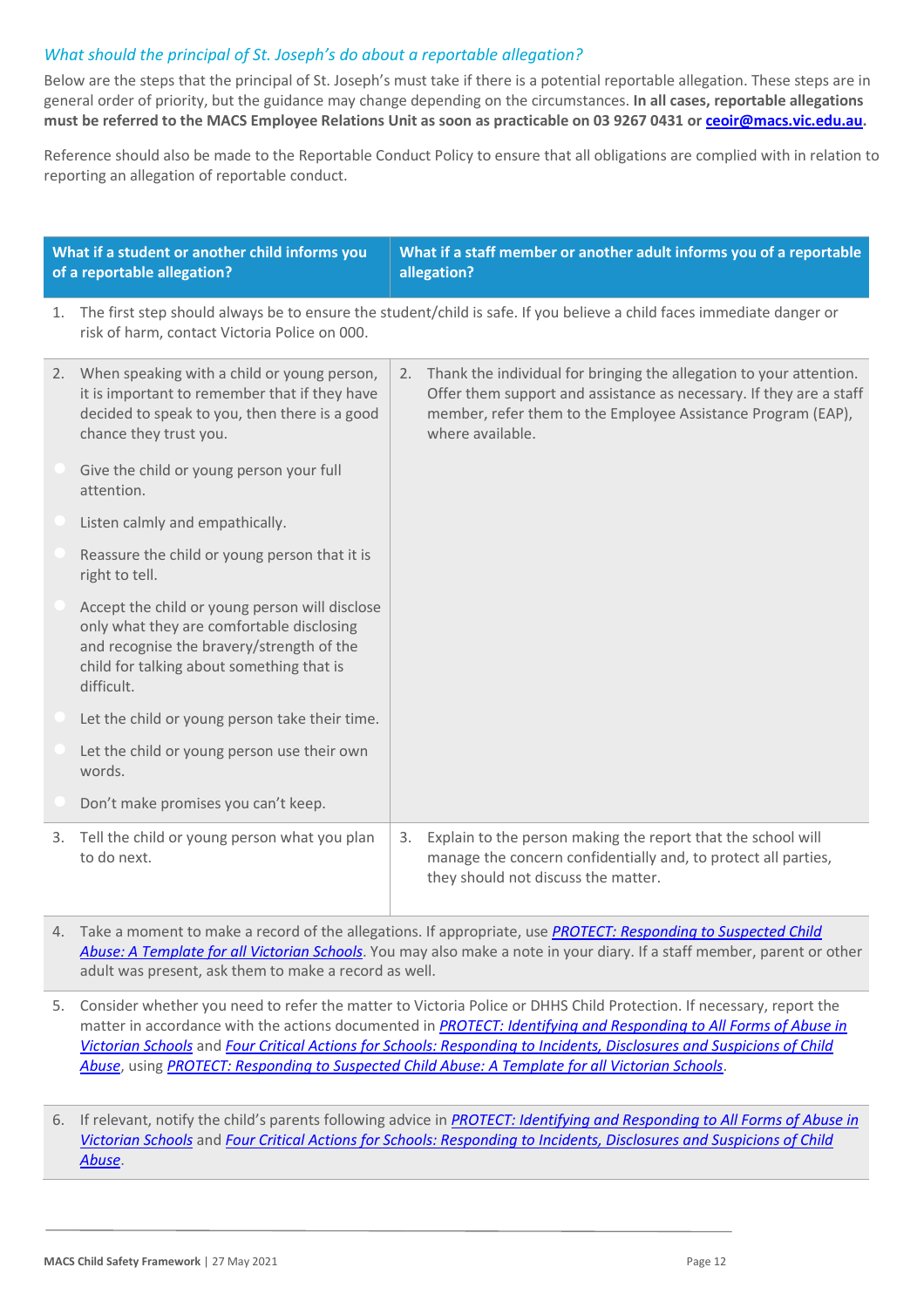7. As soon as practicable, contact the MACS Employee Relations Unit for advice (including guidance as to whether the alleged conduct is reportable), support and assistance to discuss the circumstances, and notify the Executive Director of MACS.

#### **MACS Employee Relations Unit: 03 9267 0431 or [ceoir@macs.vic.edu.au.](mailto:ceoir@macs.vic.edu.au)**

- 8. If the matter does involve a reportable allegation, the Principal, with the assistance of the MACS Employee Relations Unit, will notify the CCYP with authorisation from the Executive Director of MACS.
- 9. Conduct a risk assessment (with the assistance of MACS Employee Relations Unit resources) to determine any measures that should be put in place to manage the person against whom allegations have been made, and to protect the student(s)/child(ren) against whom reportable conduct may have occurred.

If you think you have a reportable allegation, it is important that you:

do not say or do anything to suggest to the student that you doubt them or make them feel ashamed to have revealed the allegation

do not start investigating the allegation, including unnecessarily questioning the student or speaking with the person who is the subject of the allegation, without conducting a risk assessment; otherwise you may be putting the student, the staff member, the school or the investigation at risk.

### *Child FIRST/The Orange Door*

If you believe that a child is not subject to abuse, including family violence, but you still hold significant concerns for their wellbeing (e.g. risk-taking behaviour, parenting difficulties, isolation from family or lack of support), **you must still act**. This may include making a referral to or seeking advice from Child FIRST/The Orange Door.

Child FIRST/The Orange Door is a family information, referral and support team run by a registered community service in a local area that can receive confidential referrals about a child of concern. It does not have any statutory powers to protect a child, but can refer matters to relevant services.

You should make a report to Child FIRST/The Orange Door if:

you have a significant concern for a child's wellbeing

your concerns are about circumstances that have a low-to-moderate impact on the child

the child's immediate safety is not compromised

you and the school have discussed the referral to Child FIRST/The Orange Door with the child's parents/carers, and all parties are supportive of this decision.

Where you believe that the child's parents/carers will not be supportive of the referral, or the child is partaking in any risktaking activity that is illegal and extreme in nature or poses a high risk to the child or others, you may refer the matter to DHHS Child Protection.

If you are unsure of what action to take in response to your concerns about a child, speak to the Principal or a member of the school's Leadership Team, or contact DHHS Child Protection or Child FIRST/The Orange Door for further advice.

For more information, refer to *[PROTECT: Identifying and Responding to All Forms of Abuse in Victorian Schools](http://www.education.vic.gov.au/Documents/about/programs/health/protect/ChildSafeStandard5_SchoolsGuide.pdf)*.

#### *Making additional reports*

After you have made a report, you may continue to suspect that a child is at risk and in need of protection. Any further observations should continue to be recorded and a report made on each separate occasion where a belief has been formed – on reasonable grounds – that a child is likely to be at risk and in need of protection. Additional reports should use the same format outlined above in this Policy at Critical Action 2: Reporting to Authorities.

If there is any suspicion that this relates to a sexual offence involving a person over 18 and a child under 16, then it must be reported to Victoria Police. For more information, refer to th[e Failure to disclose](#page-4-0) section of this Policy.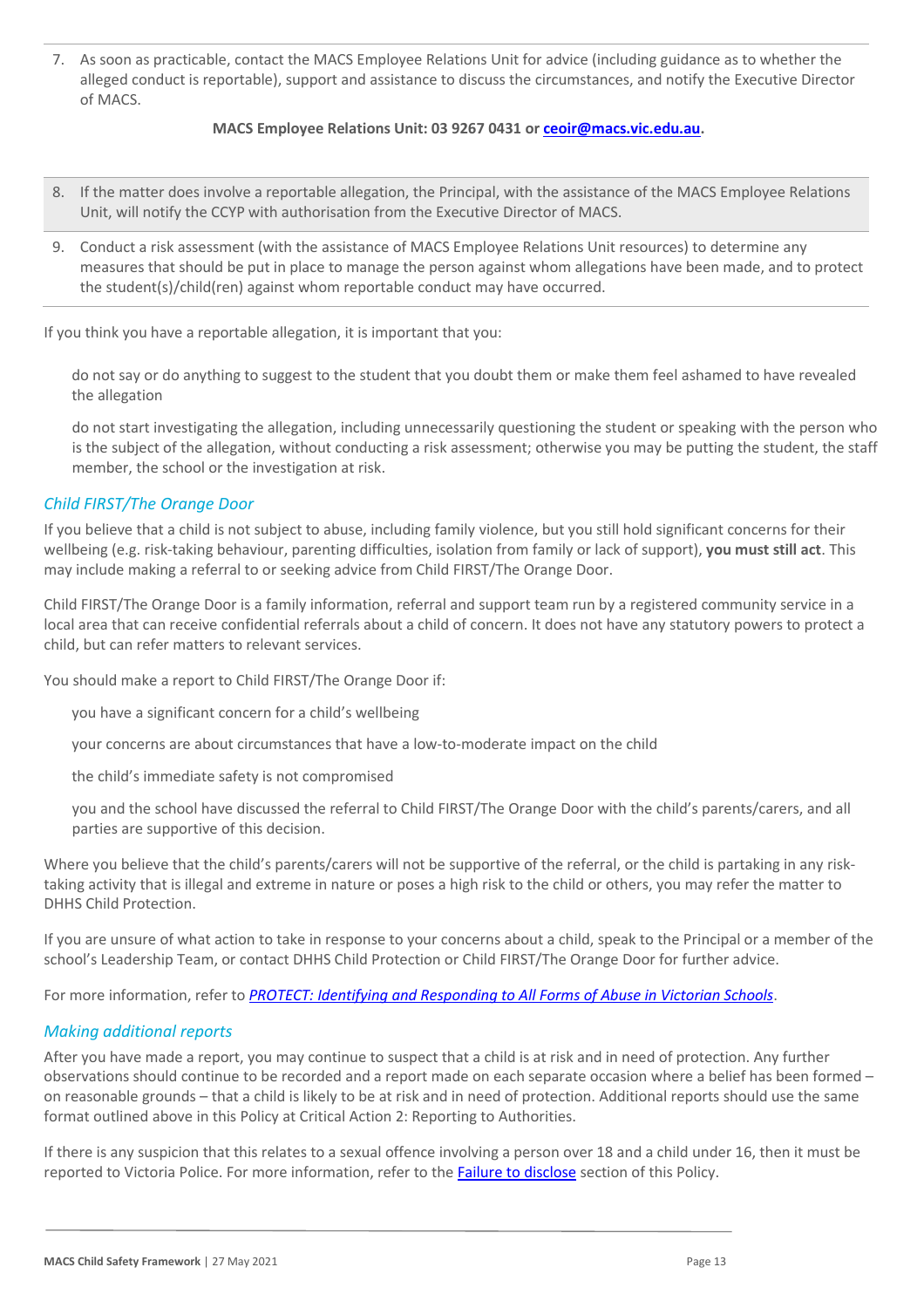Where a St. Joseph's staff member is aware that another school staff member has formed a reasonable belief about the same child on the same occasion, or based on the same indicators of abuse, and has made a report to the appropriate authority, the St. Joseph's staff member need not make a further report.

However, if the St. Joseph's staff member has formed a reasonable belief of abuse or significant risk of abuse to the child based on different observations, further indicators or additional information, a further report must be made to the appropriate authority detailing this additional information.

#### *Critical Action 3: Contacting Parents/Carers*

Where it is suspected that a child at St. Joseph's has been or is at risk of being abused, it is critical that parents/carers of the child are notified as soon as practicable after a report is made to the authorities.

St. Joseph's must always seek advice from Victoria Police or DHHS Child Protection to ensure that it is appropriate to contact the parents/carers.

In circumstances of family violence, staff of St. Joseph's should:

take care not to inadvertently alert the alleged perpetrator by notifying parents/carers as it could increase risk of harm to the child, other family members or school staff

seek advice from DHHS Child Protection or Child FIRST/The Orange Door before alerting parents/carers about safe strategies for communicating with a parent/carer who is experiencing family violence and on recommending family violence support services.

Advice from **Victoria Police or DHHS Child Protection** will depend on a number of factors, including whether:

the parents/carers of the child are alleged to have engaged in the abuse (including in circumstances of suspected family violence)

a disclosure to the parents/carers may result in further abuse to the child

the child is a mature minor (at least 17 years of age and assessed to be sufficiently mature and intelligent to make decisions for themselves) and has requested that their parents/carers not be notified – the school should insist that another responsible adult is notified in lieu of the parents/carers

the notification of parents/carers would adversely affect an investigation of the matter by external authorities.

Where the suspicion of abuse or risk of abuse has not yet warranted a reasonable belief, parents/carers should also be notified promptly after the school has carefully considered the factors listed above.

In some circumstances, a child may have returned to the care of their parent/carer before advice has been received from Victoria Police or DHHS Child Protection. In these circumstances, staff members of St. Joseph's should not share any information with the parent/carer that may place the child or any other person at risk, or where the child is a mature minor.

For detailed guidance on how to have this conversation with a parent or carer, refer to *[PROTECT: Identifying and Responding](http://www.education.vic.gov.au/Documents/about/programs/health/protect/ChildSafeStandard5_SchoolsGuide.pdf)  [to All Forms of Abuse in Victorian Schools.](http://www.education.vic.gov.au/Documents/about/programs/health/protect/ChildSafeStandard5_SchoolsGuide.pdf)*

#### *Critical Action 4: Providing Ongoing Support*

St. Joseph's staff members who witness a child protection incident, receive a disclosure or develop a suspicion of child abuse (including exposure to family violence) have a critical role to play in supporting students impacted by the child protection matter to ensure that they feel supported and safe at the school. Schools also play a critical role in building students' resilience and protective factors, which can reduce the long-term impacts of child abuse by providing them with the opportunity to be supported and heard by a school staff member they trust.

Support provided to students at St. Joseph's includes:

regularly communicating with the student and their parents/carers where appropriate

convening a Student Support Group of school wellbeing staff and teachers to plan, support and monitor affected students

developing Student Support Plans for students impacted by the incident to ensure appropriate levels of care and support are provided depending on their involvement.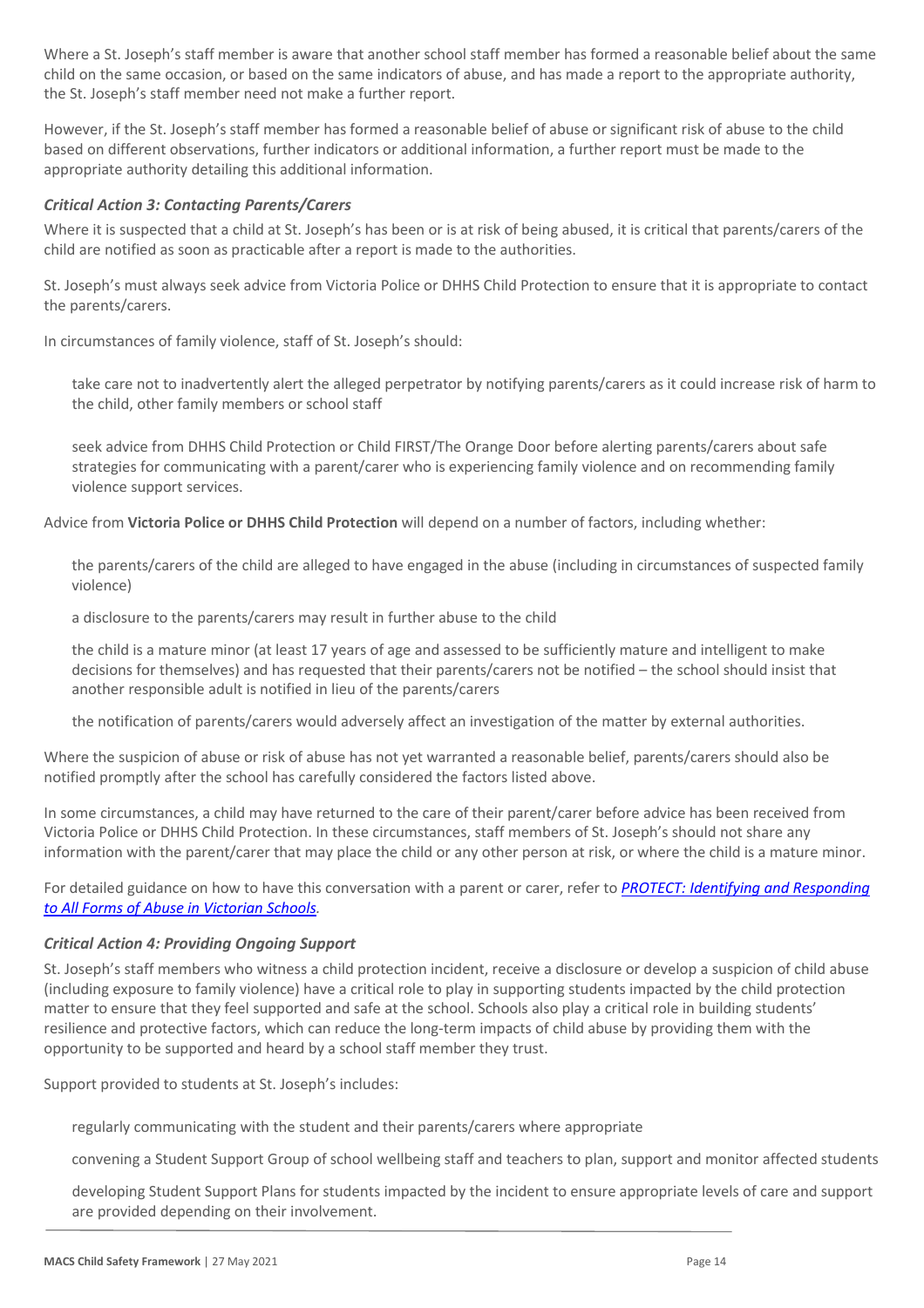You should contact MACS' Student Wellbeing Information Line (9267 0228) for a description of the range of school-based support services that may be available, including SAFEMinds and referrals to family violence services, Centres Against Sexual Assault (CASA) or headspace.

Where external authorities are investigating a report of abuse or risk of abuse, it is the role of the Principal of St. Joseph's to ensure that students are supported throughout interviews at the school. For more information on this topic, refer to *[School](https://www.cem.edu.au/About-Us/Policies/Police-and-DHHS-Interview-Protocols.aspx)  [Guidelines 2.19a: Police and DHHS Interview Protocols.](https://www.cem.edu.au/About-Us/Policies/Police-and-DHHS-Interview-Protocols.aspx)*

St. Joseph's and our governing body have a duty to provide support to school staff members who have witnessed an incident or disclosure, or who have made a report to external authorities about a reasonable belief of child abuse. It is important that we remember that staff members may have also experienced child abuse (including family violence) or be experiencing family violence and abuse in their own lives. St. Joseph's staff members requiring wellbeing support can contact the school's EAP provider.

Information to support Victorian Catholic schools in understanding their obligation to employees and to provide suggestions of how to assist employees experiencing family and domestic violence may be found in the Catholic Education Commission of Victoria Ltd's *[Family and Domestic Violence: A Guide to Supporting Staff.](https://www.cecv.catholic.edu.au/Media-Files/IR/Policies-Guidelines/Family-Domestic-Violence/Guide-to-family-and-domestic-violence-(1).aspx)*

St. Joseph's should conduct a review of the reporting process four–six weeks after a report has been made to identify if any follow-up support actions are needed. Refer to *[PROTECT: Responding to Suspected Child Abuse: A Template for all Victorian](http://www.education.vic.gov.au/Documents/about/programs/health/protect/PROTECT_Responding_TemplateSchools.pdf)  [Schools](http://www.education.vic.gov.au/Documents/about/programs/health/protect/PROTECT_Responding_TemplateSchools.pdf)* for more information.

#### **Potential consequences of making a report**

This table describes the potential consequences of making a report.

| <b>Potential</b><br>consequence | <b>Description</b>                                                                                                                                                                                                                                                                                                                                                                                                                                                                              |
|---------------------------------|-------------------------------------------------------------------------------------------------------------------------------------------------------------------------------------------------------------------------------------------------------------------------------------------------------------------------------------------------------------------------------------------------------------------------------------------------------------------------------------------------|
| Confidentiality                 | The identity of a reporter must remain confidential unless:<br>the reporter chooses to inform the child, young person or parent of the report<br>the reporter consents in writing to their identity being disclosed<br>a court or tribunal decides that it is necessary for the identity of the reporter to be disclosed,<br>to ensure the safety and wellbeing of the child<br>a court or tribunal decides that, in the interests of justice, the reporter is required to provide<br>evidence. |
| Professional<br>protection      | If a report is made in good faith:<br>it does not constitute unprofessional conduct or a breach of professional ethics on the part of<br>the reporter<br>the reporter cannot be held legally liable in respect of the report.                                                                                                                                                                                                                                                                   |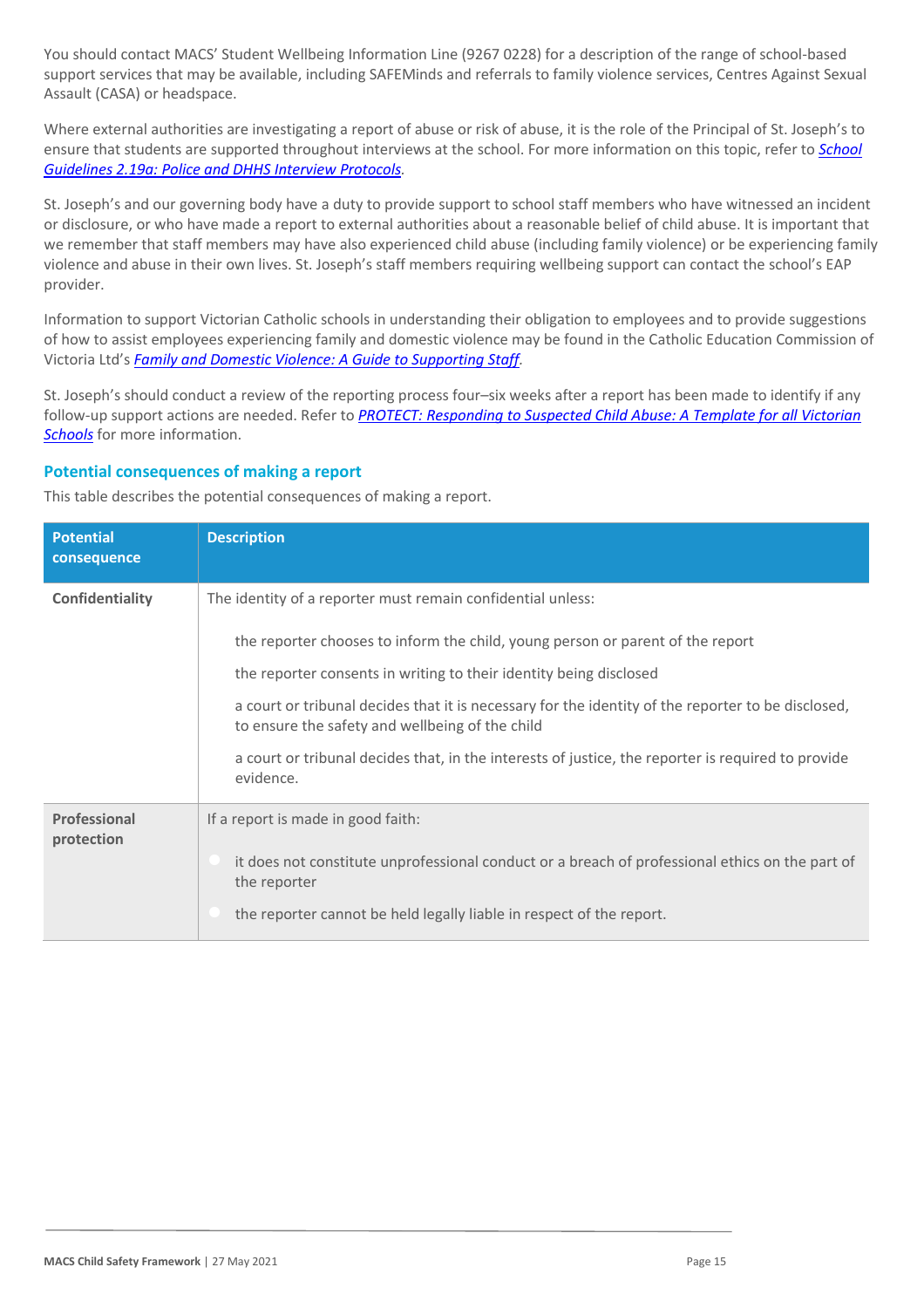| DHHS Child Protection and/or Victoria Police may conduct interviews of children and young people<br><b>Interviews</b><br>at the school without their parent's knowledge or consent. |                                                                                                                                                                                                                                                                                                                                                                                      |  |
|-------------------------------------------------------------------------------------------------------------------------------------------------------------------------------------|--------------------------------------------------------------------------------------------------------------------------------------------------------------------------------------------------------------------------------------------------------------------------------------------------------------------------------------------------------------------------------------|--|
|                                                                                                                                                                                     | Interviewing children and young people at St. Joseph's should only occur in exceptional<br>circumstances and if it is in the best interests of the child to proceed in this manner.                                                                                                                                                                                                  |  |
|                                                                                                                                                                                     | DHHS Child Protection and/or Victoria Police will notify the principal or a member of the<br>Leadership Team of their intention to interview the child or young person on the school<br>premises.                                                                                                                                                                                    |  |
|                                                                                                                                                                                     | When DHHS Child Protection workers/police officers come to St. Joseph's premises, the<br>Principal or a member of the Leadership Team should request to see identification before<br>permitting them to have access to the child or young person.                                                                                                                                    |  |
|                                                                                                                                                                                     | When a child or young person is being interviewed by DHHS Child Protection and/or Victoria<br>Police, St. Joseph's staff must arrange to have a supportive adult present with the child or<br>young person.                                                                                                                                                                          |  |
|                                                                                                                                                                                     | For more information on these requests and school responsibilities, see MACS' School Guidelines<br>2.19a: Police and DHHS Interview Protocols.                                                                                                                                                                                                                                       |  |
| <b>Support for the child</b><br>or young person                                                                                                                                     | The roles and responsibilities of the principal or other school staff in supporting children who are<br>involved with DHHS Child Protection may include the following:                                                                                                                                                                                                               |  |
|                                                                                                                                                                                     | acting as a support person for the child or young person                                                                                                                                                                                                                                                                                                                             |  |
|                                                                                                                                                                                     | attending DHHS Child Protection case-planning meetings                                                                                                                                                                                                                                                                                                                               |  |
|                                                                                                                                                                                     | observing and monitoring the child's behaviour                                                                                                                                                                                                                                                                                                                                       |  |
|                                                                                                                                                                                     | liaising with professionals.                                                                                                                                                                                                                                                                                                                                                         |  |
| <b>Requests for</b><br>information                                                                                                                                                  | DHHS Child Protection and/or Child FIRST/The Orange Door and/or Victoria Police may request<br>information about the child or family for the purpose of investigating a report and assessing the<br>risk to the child or young person.                                                                                                                                               |  |
|                                                                                                                                                                                     | In certain circumstances, DHHS Child Protection can also direct St. Joseph's staff to provide<br>information or documents about the protection or development of the child. Such directions<br>should be in writing and only be made by authorised persons within DHHS Child Protection. Refer<br>to PROTECT: Identifying and Responding to All Forms of Abuse in Victorian Schools. |  |